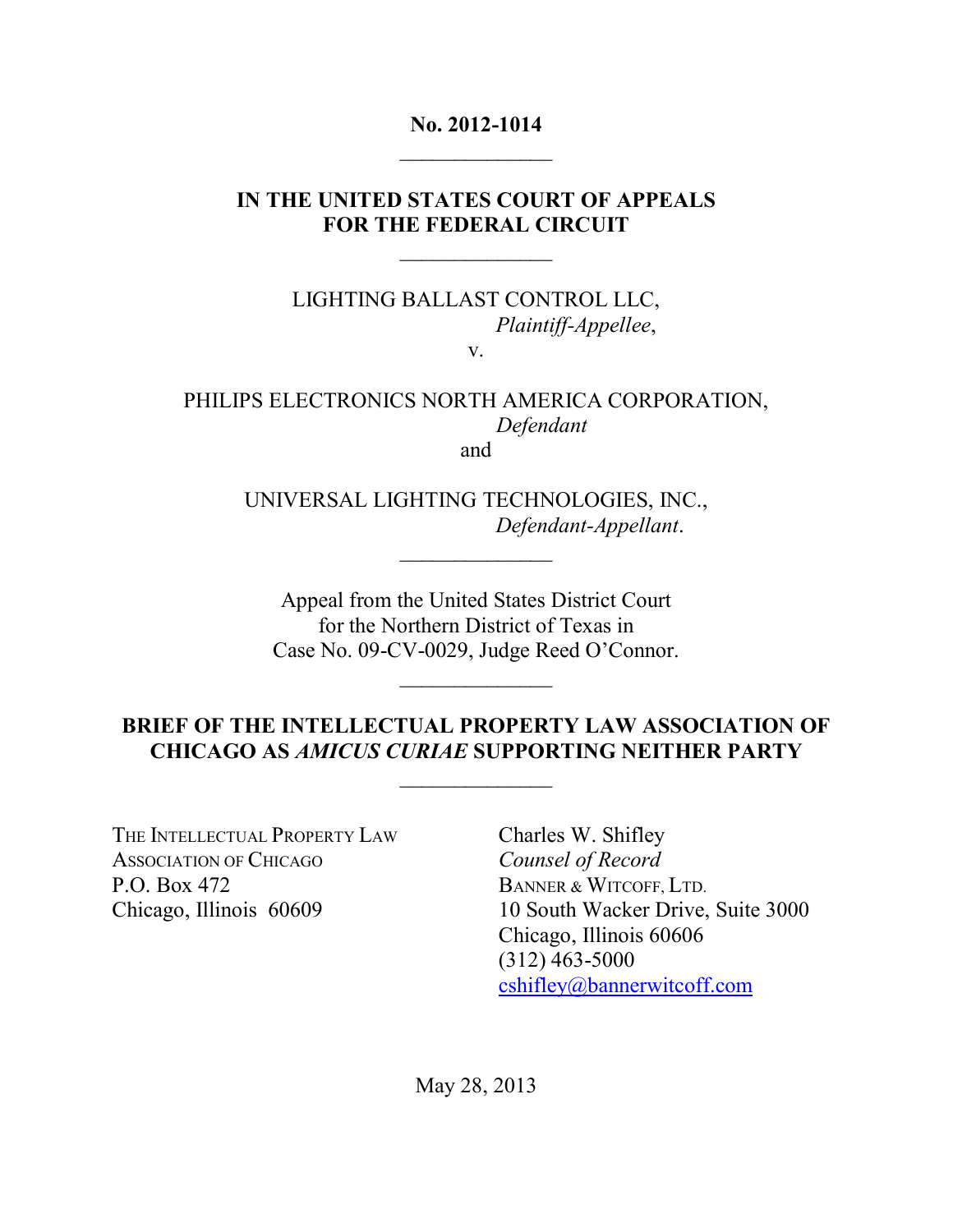### **CERTIFICATE OF INTEREST**

Counsel for The Intellectual Property Law Association of Chicago as *amicus curiae* ("IPLAC") certifies the following:

1. The full name of every party or amicus represented by me is:

The Intellectual Property Law Association of Chicago

- 2. IPLAC submits this brief *amicus curiae* and has no interest in the outcome of the case.
- 3. All parent corporations and any publicly held companies that own 10 percent or more of the stock of the party or amicus curiae represented by me are:

None

4. The names of all law firms and the partners or associates that appeared for the party or amicus now represented by me in the trial court or agency or are expected to appear in this court are:

| Law firms                                           | Banner & Witcoff, Ltd. and |
|-----------------------------------------------------|----------------------------|
| Partners or Associates<br>of Banner & Witcoff, Ltd. | Charles W. Shifley         |

May 28, 2013 /s/ Charles W. Shifley Charles W. Shifley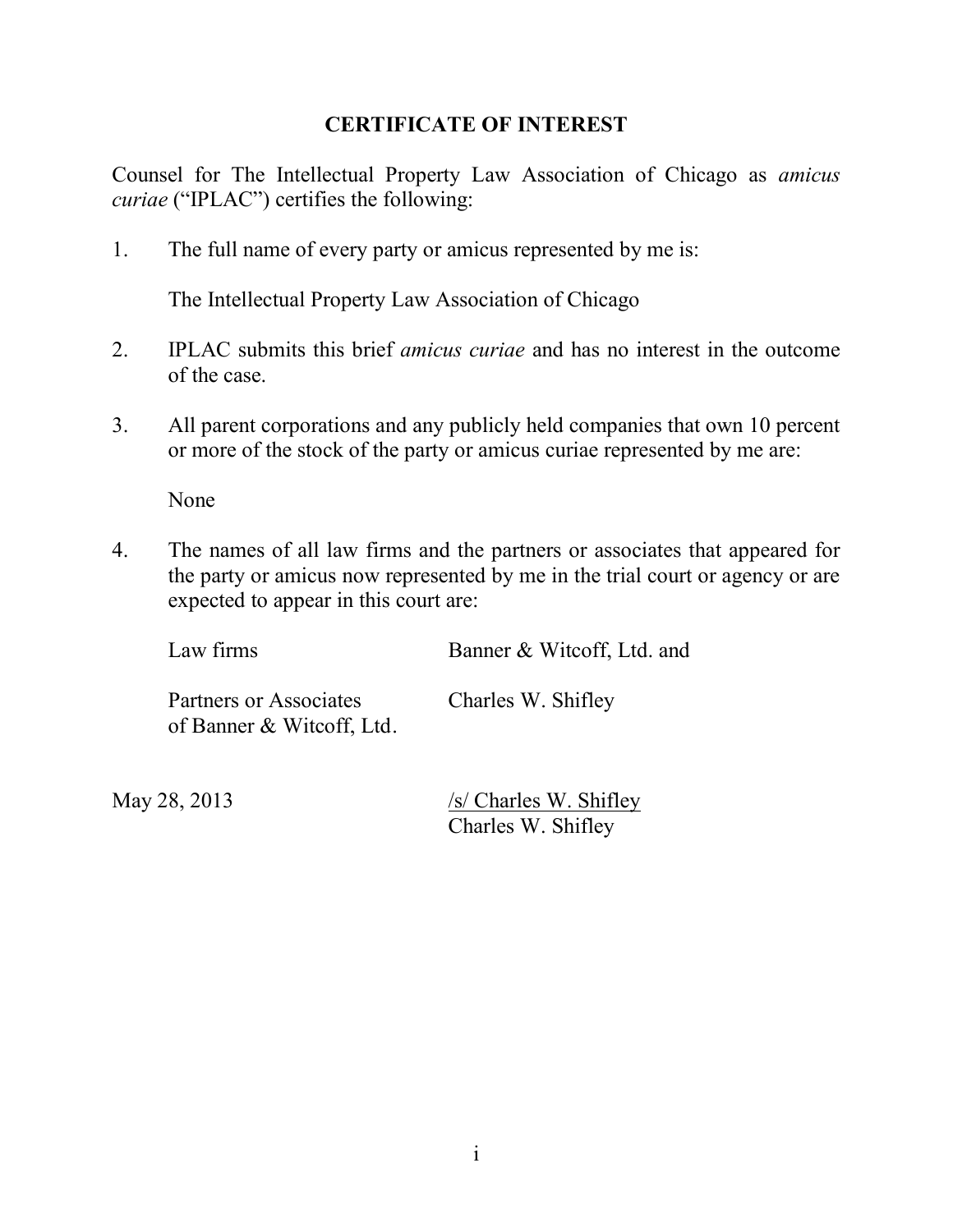# **TABLE OF CONTENTS**

| $\mathbf{I}$ . |             |                                                        |                                                            |                                                                                                                                                                                                                                                              |  |
|----------------|-------------|--------------------------------------------------------|------------------------------------------------------------|--------------------------------------------------------------------------------------------------------------------------------------------------------------------------------------------------------------------------------------------------------------|--|
| II.            |             |                                                        |                                                            |                                                                                                                                                                                                                                                              |  |
|                | A.          |                                                        | Question a.: Should This Court Overrule Cybor Corp. v. FAS |                                                                                                                                                                                                                                                              |  |
|                | <b>B.</b>   | Question b.: Should This Court Afford Deference To Any |                                                            |                                                                                                                                                                                                                                                              |  |
|                | $C_{\cdot}$ |                                                        |                                                            | Question c.: If So, Which Aspects Should Be Afforded                                                                                                                                                                                                         |  |
|                |             | 1.                                                     |                                                            | The Court Should Review Underlying Facts Arising from                                                                                                                                                                                                        |  |
|                |             | 2.                                                     |                                                            | The Court Should Review the Import of Underlying Facts De                                                                                                                                                                                                    |  |
|                |             |                                                        | a.                                                         | District courts have a sustained tendency to read limitations                                                                                                                                                                                                |  |
|                |             |                                                        | $\mathbf{b}$ .                                             | District courts have a sustained tendency to read claims as<br>indefinite when they cannot read structural limitations such as                                                                                                                               |  |
|                |             |                                                        | $C_{\cdot}$                                                | District courts have a sustained tendency to find disavowals of<br>claim scope as a result of unclear expressions that are or are<br>not arguably disavowals, and to find the same as a result of<br>expressions of preference, in the intrinsic evidence 22 |  |
|                |             |                                                        | $d_{\cdot}$                                                | District courts have a sustained tendency to let extrinsic<br>evidence convince them to contradict intrinsic evidence23                                                                                                                                      |  |
|                |             | 3.                                                     |                                                            | The Court Should Review Underlying Facts Arising from                                                                                                                                                                                                        |  |
| III.           |             |                                                        |                                                            |                                                                                                                                                                                                                                                              |  |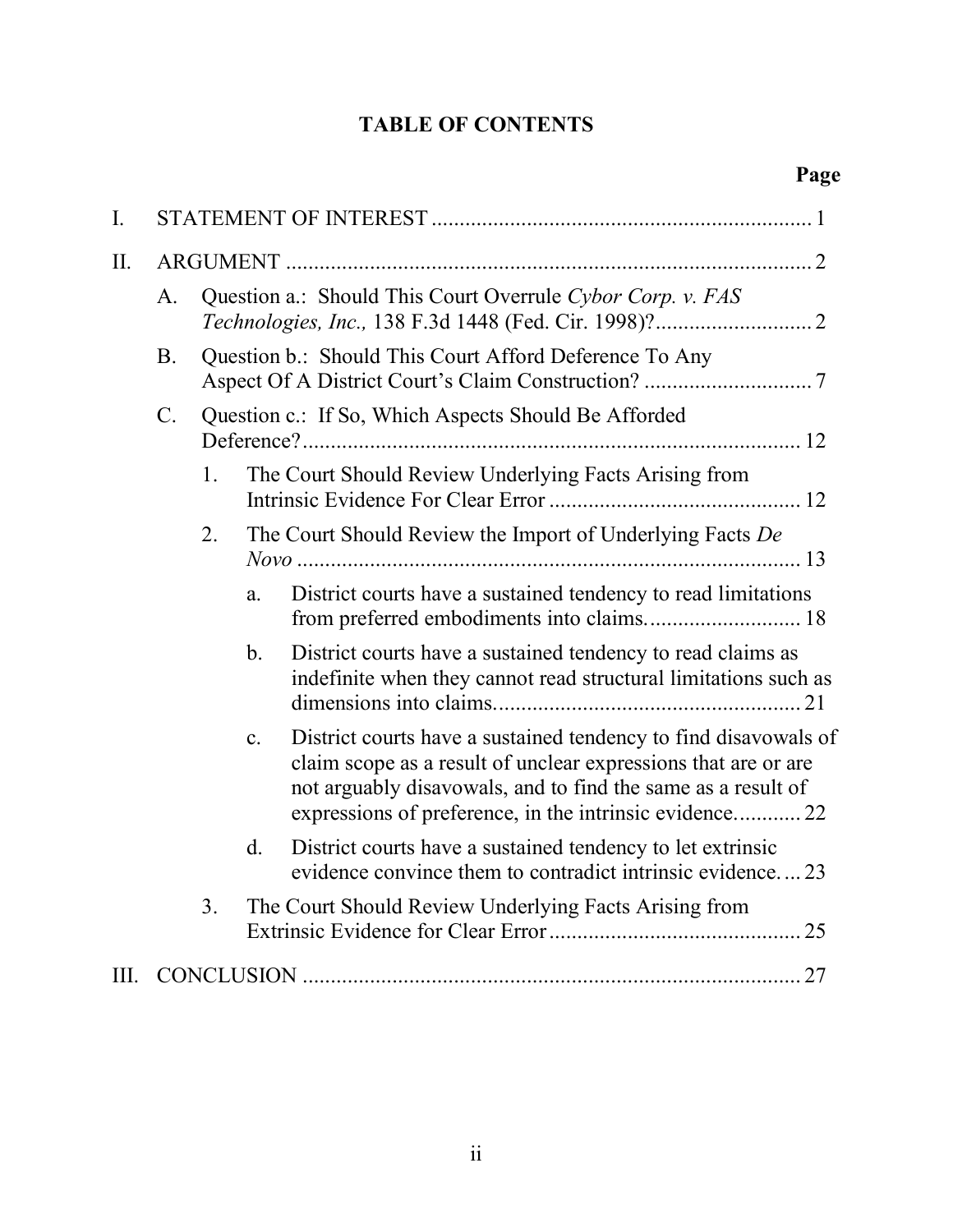## **TABLE OF AUTHORITIES**

### **Cases**

| Akamai Technologies Inc. v. Limelight Networks Inc.,            |    |
|-----------------------------------------------------------------|----|
|                                                                 | 15 |
| Anderson v. City of Bessemer City, N.C.,                        |    |
|                                                                 |    |
| Atmel Corp. v. Information Storage Devices, Inc.,               |    |
|                                                                 | 22 |
| Bard Peripheral Vascular, Inc. v. W.L. Gore & Associates, Inc., |    |
|                                                                 |    |
| Bd. of Trust. of Leland Stanford v. Roche,                      |    |
|                                                                 |    |
| Biosig Instruments, Inc. v. Nautilus, Inc.,                     |    |
|                                                                 |    |
| Computer Docking Station Corp. v. Dell, Inc.,                   |    |
|                                                                 |    |
| Cooter v. Hartmarx,                                             |    |
|                                                                 |    |
| Cybor Corp. v. Fas Technologies, Inc., et al,                   |    |
|                                                                 |    |
| Daubert v. Merrell Dow Pharms., Inc.,                           |    |
|                                                                 |    |
| Dickinson v. Zurko,                                             |    |
|                                                                 |    |
| Douglas Dynamics, LLC v. Buyers Products Co.,                   |    |
|                                                                 |    |
| Erickson Air Crane Co. v. U.S.,                                 |    |
|                                                                 | 16 |
| Georgia-Pacific Corp. v. United States Plywood Corp.,           |    |
|                                                                 |    |
| Global-Tech Appliances, Inc. v. SEB S.A.,                       |    |
|                                                                 |    |
| Hilton Davis Chem. Co. v. Warner-Jenkinson Co.,                 |    |
|                                                                 |    |
| Hilton Davis Chemical Co. v. Warner-Jenkinson Co., Inc.,        |    |
|                                                                 | 15 |
| Home Diagnostics, Inc. v. LifeScan, Inc.,                       |    |
|                                                                 |    |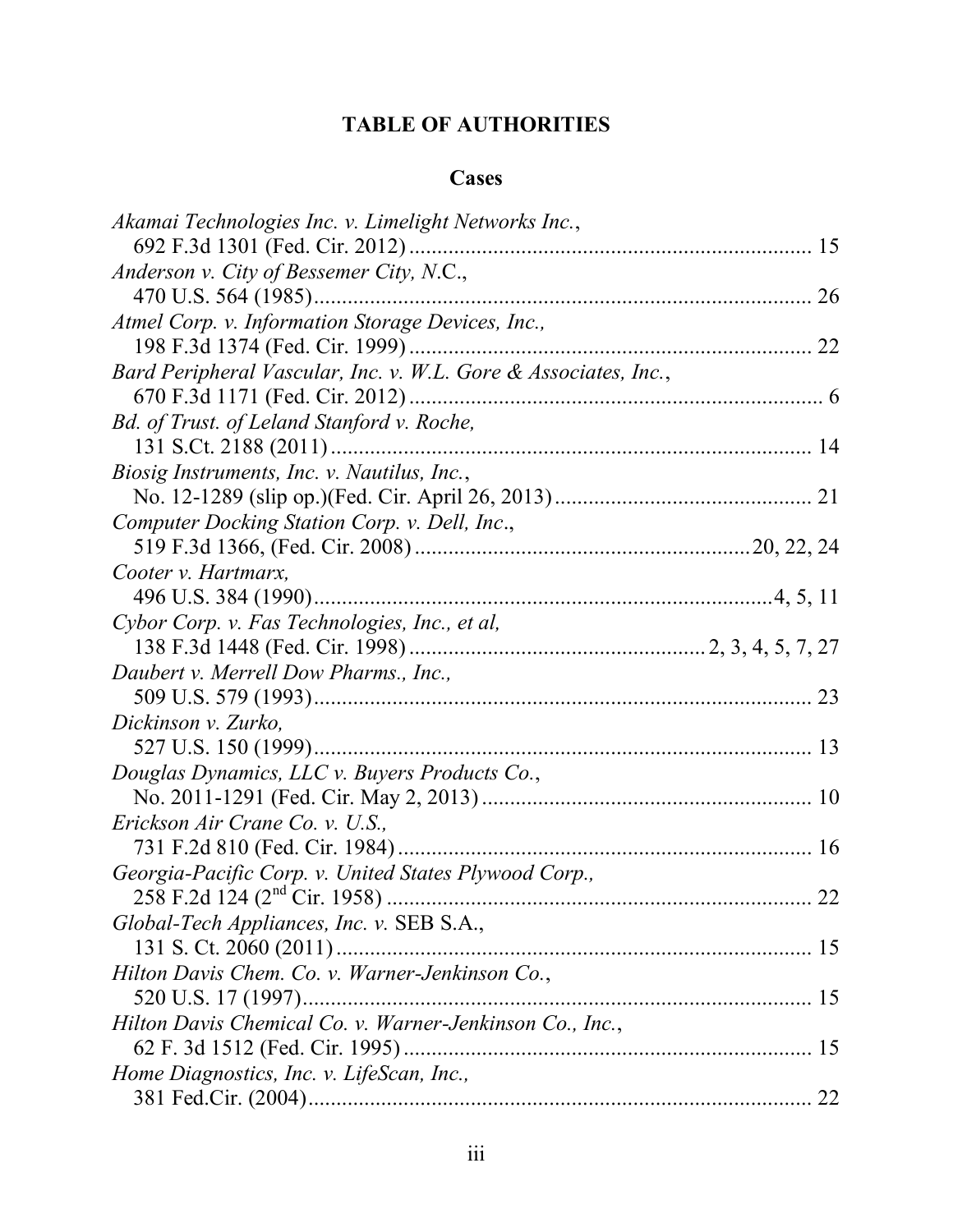| HTC Corp. v. IPCOM GMBH $& Co.,$                   |  |
|----------------------------------------------------|--|
|                                                    |  |
| Hybritech Inc. v. Monocolnal Antibodies, Inc.,     |  |
|                                                    |  |
| <i>i4i Ltd. Partnership v. Microsoft Corp.,</i>    |  |
|                                                    |  |
| In re Seagate Technology, LLC,                     |  |
|                                                    |  |
| Invitrogen Corp. v. Biocrest Mfg., L.P.,           |  |
|                                                    |  |
| Laitram Corp. v. Cambridge Wire Cloth Co.,         |  |
|                                                    |  |
| Lemelson v. United States,                         |  |
|                                                    |  |
| Lever Bros. v. Procter & Gamble Mfg. Co.,          |  |
|                                                    |  |
| LiebelFlarsheim Co. v. Medrad, Inc.,               |  |
|                                                    |  |
| Markman v. Westview Instruments, Inc.,             |  |
|                                                    |  |
| Markman v. Westview,                               |  |
|                                                    |  |
| Miller v. Fenton,                                  |  |
|                                                    |  |
| Monsanto Co. v. Bowman,                            |  |
| 657 F.3d 1341 (Fed.Cir. 2011) (patent exhaustion), |  |
|                                                    |  |
| North Am. Vaccine, Inc. v. American Cyanimid Co.,  |  |
|                                                    |  |
| Omega Eng'rg., Inc. v. Raytek Corp.,               |  |
|                                                    |  |
| Ornelas v. United States,                          |  |
|                                                    |  |
| Orthokinetics, Inc. v. Safety Travel Chairs, Inc., |  |
|                                                    |  |
| Pall Corp. v. PTI Tech., Inc.,                     |  |
|                                                    |  |
| Palumbo v. Don-Joy Co.,                            |  |
|                                                    |  |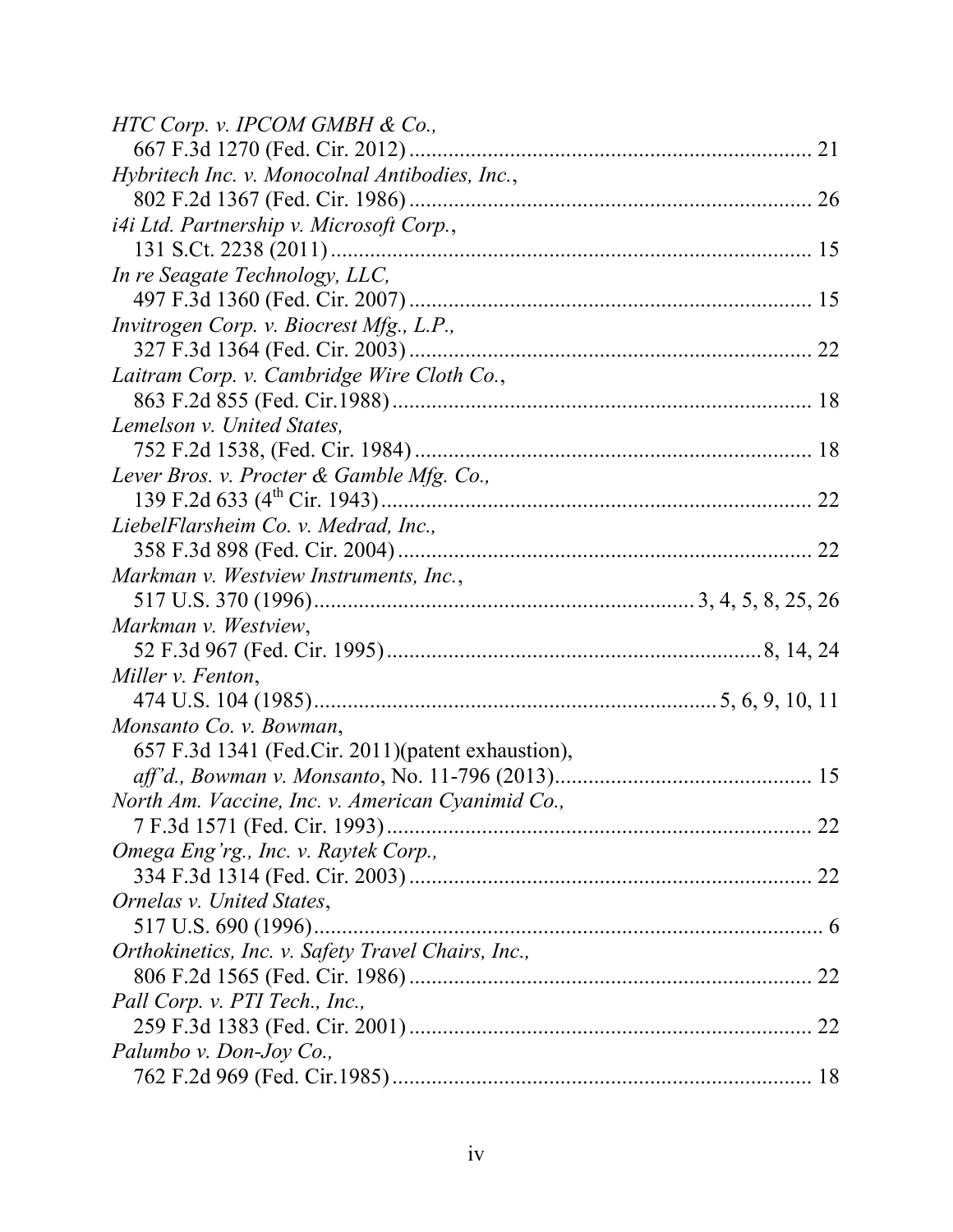| Phillips v. AWH Corp.,                              |    |
|-----------------------------------------------------|----|
|                                                     |    |
| Pierce v. Underwood,                                |    |
|                                                     |    |
| Pullman-Standard v. Swint,                          |    |
|                                                     |    |
| Rexnord Corp. v. Laitrim Corp.,                     |    |
|                                                     | 22 |
| S3 Inc. v. Nvidia Corp,.                            |    |
|                                                     |    |
| Schwing GMBH v. Putzmeister Aktiengesellschaft,     |    |
|                                                     |    |
| SEB S.A. v. Montgomery Ward & Co.,                  |    |
|                                                     |    |
| Senmed, Inc. v. Richard-Allan Medical Industries,   |    |
|                                                     |    |
| SMS Data Products Group, Inc. v. U.S.,              |    |
|                                                     |    |
| Solomon v. Kimberly-Clark Corp.,                    |    |
|                                                     |    |
| South Corp. v. United States,                       |    |
|                                                     |    |
| SRI Int'l v. Matsushita Elec. Corp.,                |    |
|                                                     |    |
| Star Scientific, Inc. v. R.J. Reynolds Tobacco Co., |    |
|                                                     | 21 |
| Storage Tech. Corp. v. Cisco Sys., Inc.,            |    |
|                                                     |    |
| Therasense, Inc. v. Becton, Dickinson and Co.,      |    |
|                                                     | 15 |
| Transmatic, Inc. v. Gulton Indus.,                  |    |
|                                                     |    |
| Vitronics Corp. v. Conceptronic, Inc.,              |    |
|                                                     |    |
| W.L. Gore & Assoc., Inc. v. Garlock, Inc.,          |    |
|                                                     |    |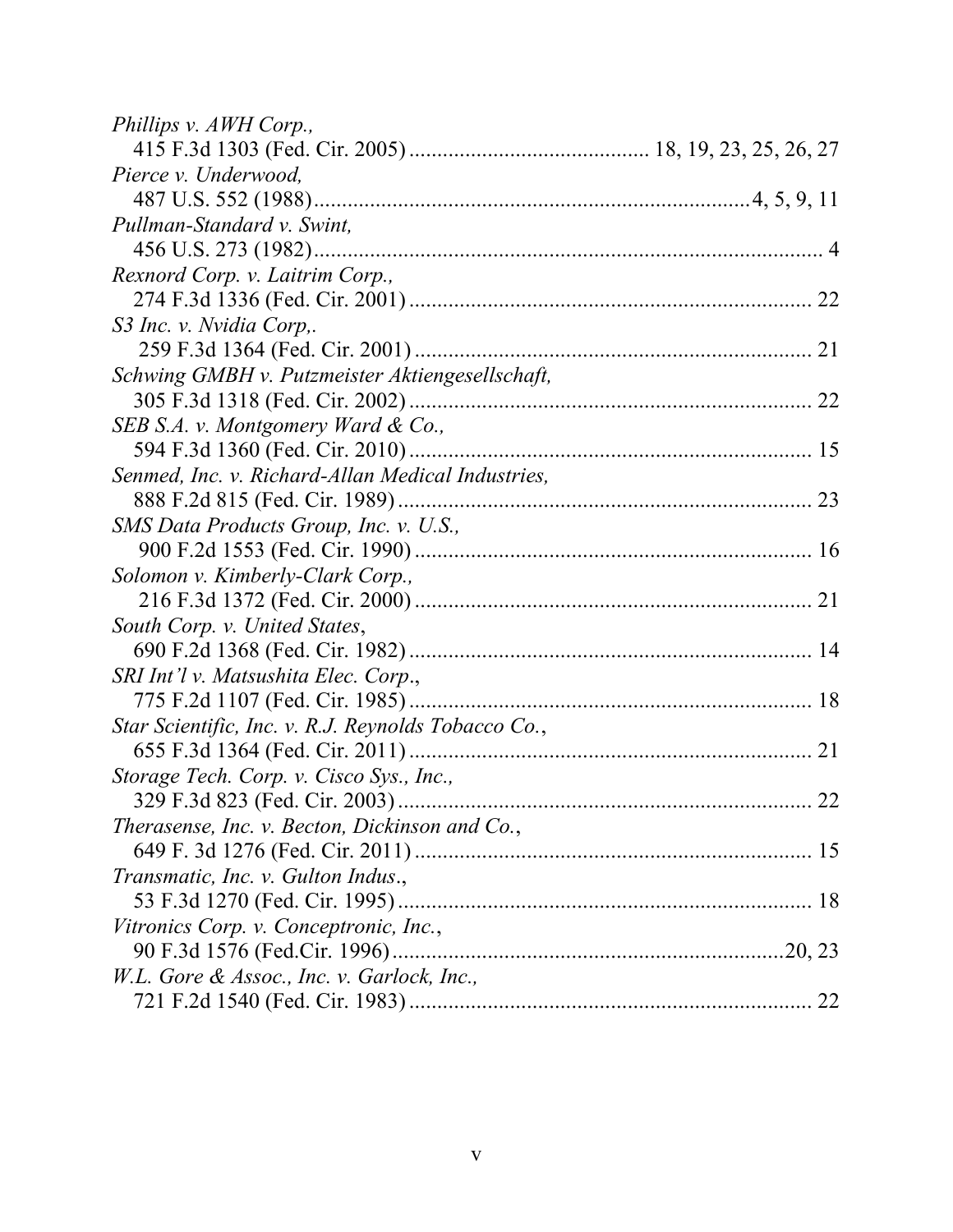## **Other Authorities**

| D. Schwartz, Practice Makes Perfect? An Empirical Study of Claim            |  |
|-----------------------------------------------------------------------------|--|
| Construction Reversal Rates in Patent Cases,                                |  |
|                                                                             |  |
| H. Monoghan, Constitutional Fact Review,                                    |  |
|                                                                             |  |
| K. Moore, Markman Eight Years Later: Is Claim Construction More             |  |
| Predictable?,                                                               |  |
|                                                                             |  |
| Manzo, Patent Claim Construction in the Federal Circuit, (2012)2, 8, 13, 20 |  |
|                                                                             |  |
| N. Olson, Does Practice Make Perfect? An Examination of Congress's          |  |
| Proposed District Court Patent Pilot Program,                               |  |
|                                                                             |  |
|                                                                             |  |

## **Rules**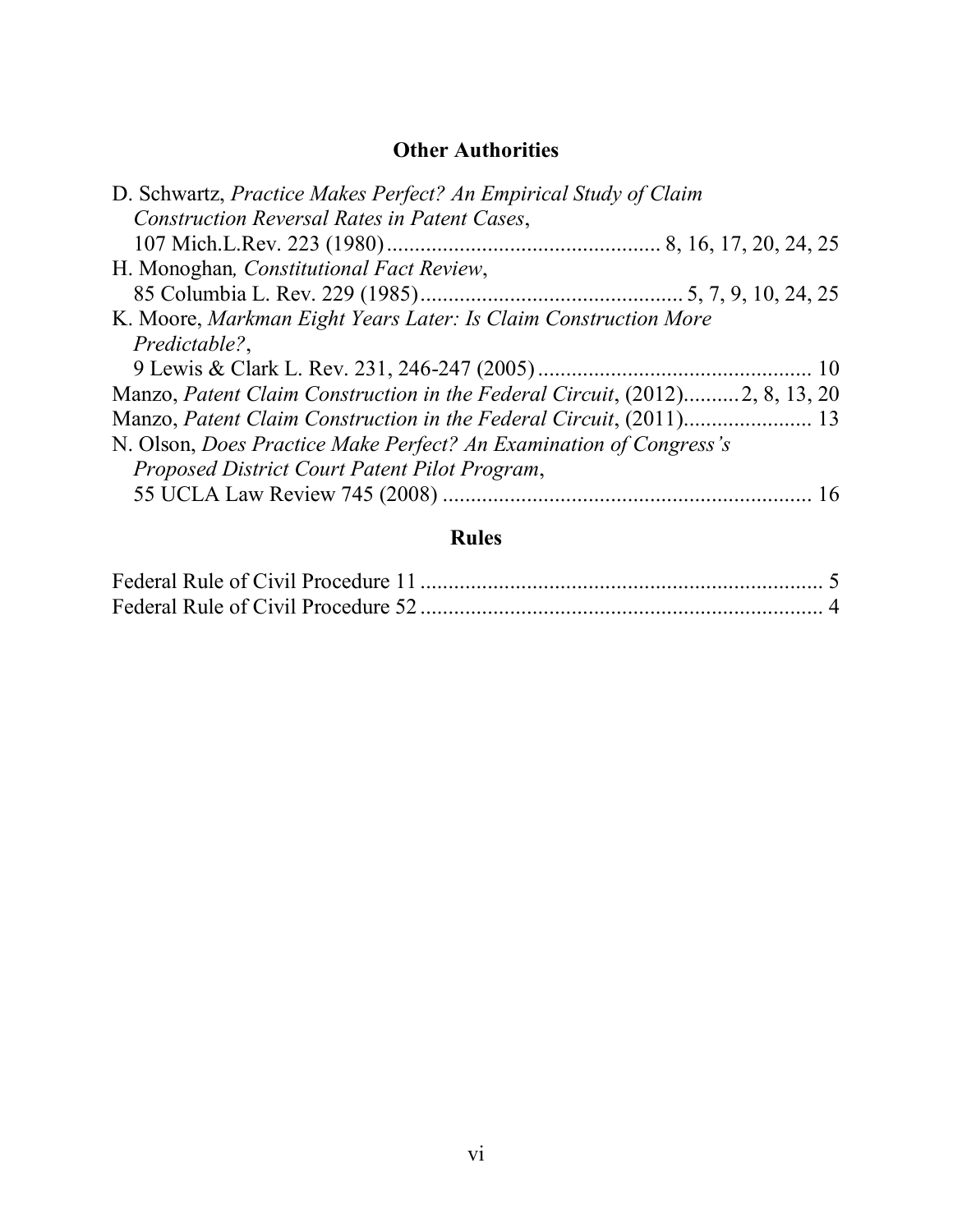#### <span id="page-7-0"></span>**I. STATEMENT OF INTEREST**

 $\overline{a}$ 

The Intellectual Property Law Association of Chicago ("IPLAC") submits this brief in support of neither party.<sup>1</sup>

Founded in 1884, IPLAC is the nation's most senior intellectual property law association. It has approximately 1,000 members, who represent a spectrum of the intellectual property law profession ranging from law firm attorneys to sole practitioners, corporate attorneys, law school professors, and law students. IPLAC is in Chicago, a principal forum for U.S. patent litigation. IPLAC members prosecute thousands of patent applications and litigate many patent lawsuits in Chicago and across the country.<sup>2, 3</sup>

IPLAC is not-for-profit. A principal aim is to aid in the development and administration of intellectual property laws and the manner in which they are

<sup>&</sup>lt;sup>1</sup> Amicus Curiae, IPLAC, states that this brief has not been authored in whole or in part by counsel for a party and that no person or entity, other than Amicus, its members, or its counsel, has made a monetary contribution to the preparation or submission of this brief.

 $2$  In addition to the required statement of footnote 1, IPLAC adds that after reasonable investigation, IPLAC believes that (a) no member of its Board or Amicus Committee who voted to prepare this brief, or any attorney in the law firm or corporation of such a member, represents a party to this litigation in this matter, (b) no representative of any party to this litigation participated in the authorship of this brief, and (c) no one other than IPLAC, or its members who authored this brief and their law firms or employers, made a monetary contribution to the preparation or submission of this brief.

<sup>&</sup>lt;sup>3</sup> While over 30 federal judges are honorary members of IPLAC, none was consulted on or participated in this brief.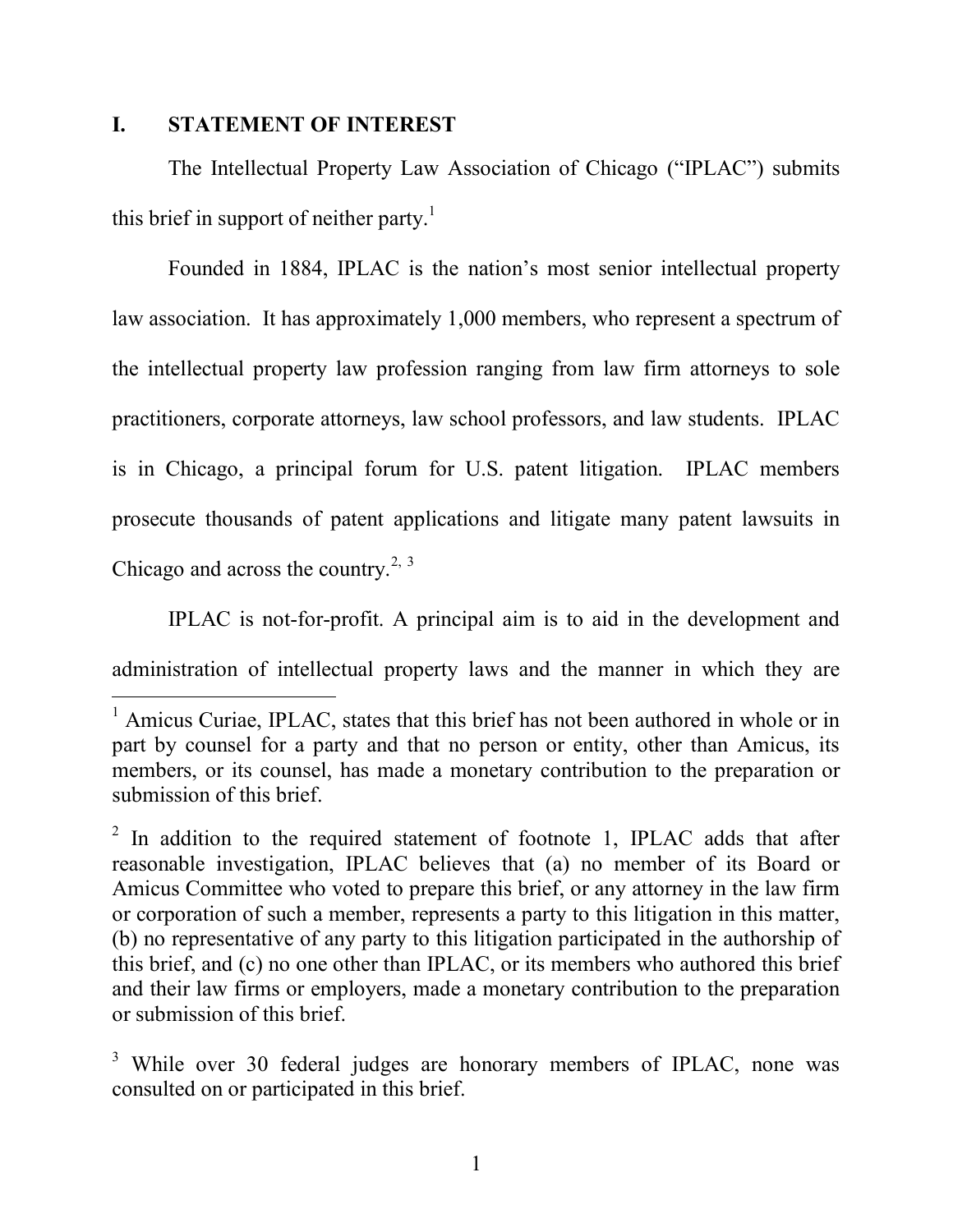applied by the courts and the United States Patent and Trademark Office. Purposes include making "more definite, uniform and convenient the rules of practice in the courts" in relation to the patent law. $4$ 

IPLAC is the source of Manzo, *Patent Claim Construction in the Federal Circuit*, published in annual editions including the current 2012 edition. This book of the IPLAC Litigation Committee reviews the law of precedential and nonprecedential Federal Circuit claim interpretation cases each year.

#### <span id="page-8-1"></span><span id="page-8-0"></span>**II. ARGUMENT**

 $\overline{a}$ 

### **A. Question a.: Should This Court Overrule** *Cybor Corp. v. FAS Technologies, Inc.,* **138 F.3d 1448 (Fed. Cir. 1998)?**

Whether this Court should overrule *Cybor* depends on the meaning of the question. If the question is whether the Court should overrule *Cybor* to the extent of its holding that claim interpretation is purely legal in nature, the IPLAC answer is no. If the question asks whether the Court should overrule *Cybor* to the extent it holds that the Court will review the ultimate issue of claim construction in the district courts *de novo*, the IPLAC answer is no. If the issue is whether the Court should overrule *Cybor* to the extent it holds that the Court will review *de novo* all parts of each claim interpretation in the district courts where errors are asserted in

<sup>&</sup>lt;sup>4</sup> IPLAC is also dedicated to maintaining a high standard of professional ethics in the practice of law, and further dedicated to providing a medium for the exchange of views on intellectual property law among those practicing in the field and to educating the public at large.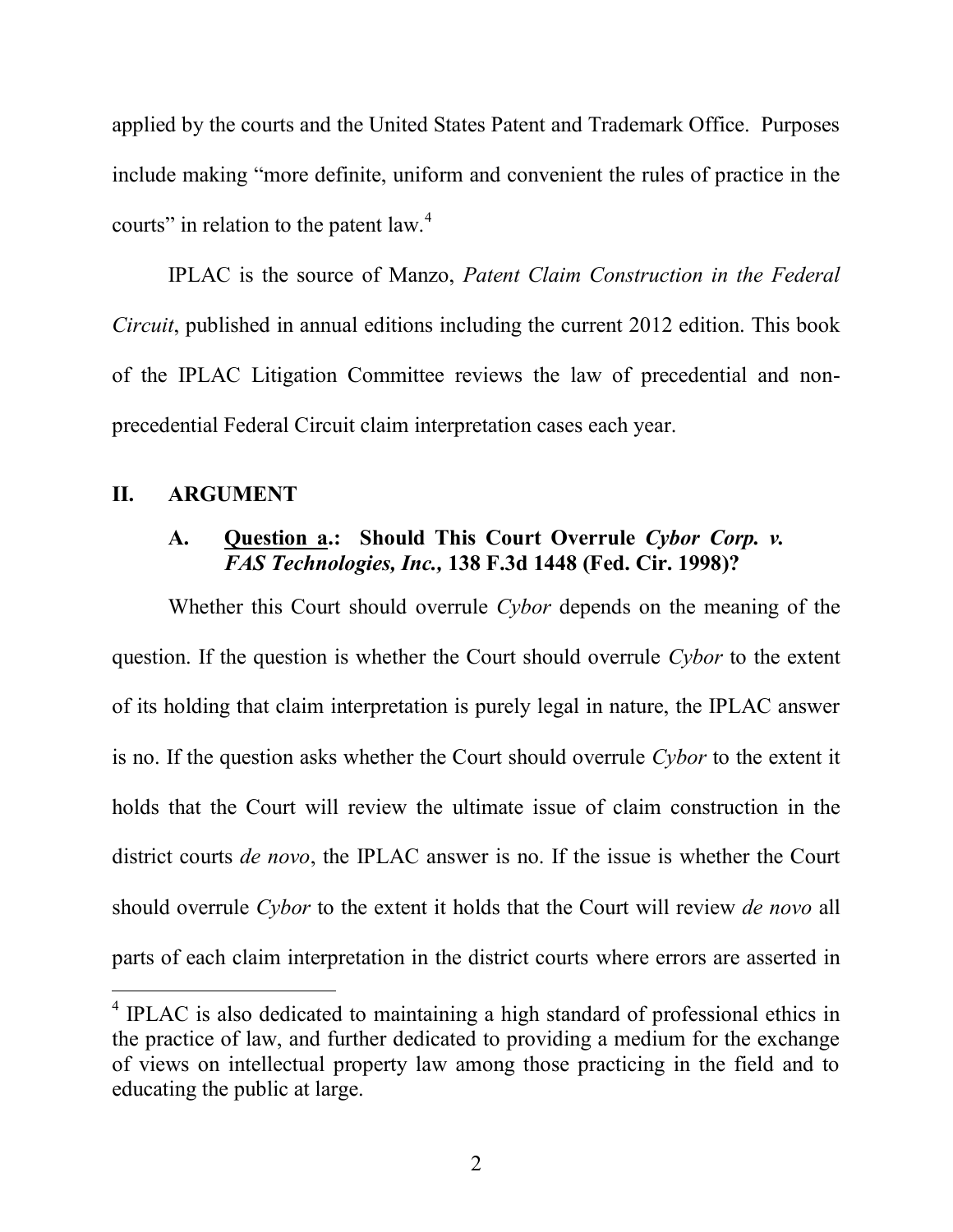appeals, the IPLAC answer is yes – the Court should overrule *Cybor* to the extent it holds that the Court will review *de novo* all aspects of claim interpretations in the district courts where errors are asserted in appeals.

*Cybor* is correct to the extent it holds that claim interpretation is a question of law. It is also correct to the extent it resolves that the Court is to review the ultimate issue of claim construction in decisions of the district courts *de novo*. Both of these holdings are dictated not by *Cybor* itself*,* but by "*Markman II*," *Markman v. Westview Instruments, Inc.*, 517 U.S. 370 (1996). As *Cybor* concluded, *Markman II* answered the question whether the interpretation of a patent claim is a matter of law reserved entirely for the court, or subject to a Seventh Amendment guarantee, "by stating that 'the construction of a patent, including terms of art within its claim, is exclusively within the province of the court." 138 F.3d at 1455. As *Cybor* further concluded, "[n]othing in the Supreme Court's opinion supports the view that the Court endorsed … that claim construction may involve subsidiary or underlying questions of fact." *Id.*

These two conclusions could arguably lead summarily to the opposite of the answer to question a. that IPLAC advocates. They could lead to the decision that no aspect of district court claim interpretation may ever be subject to anything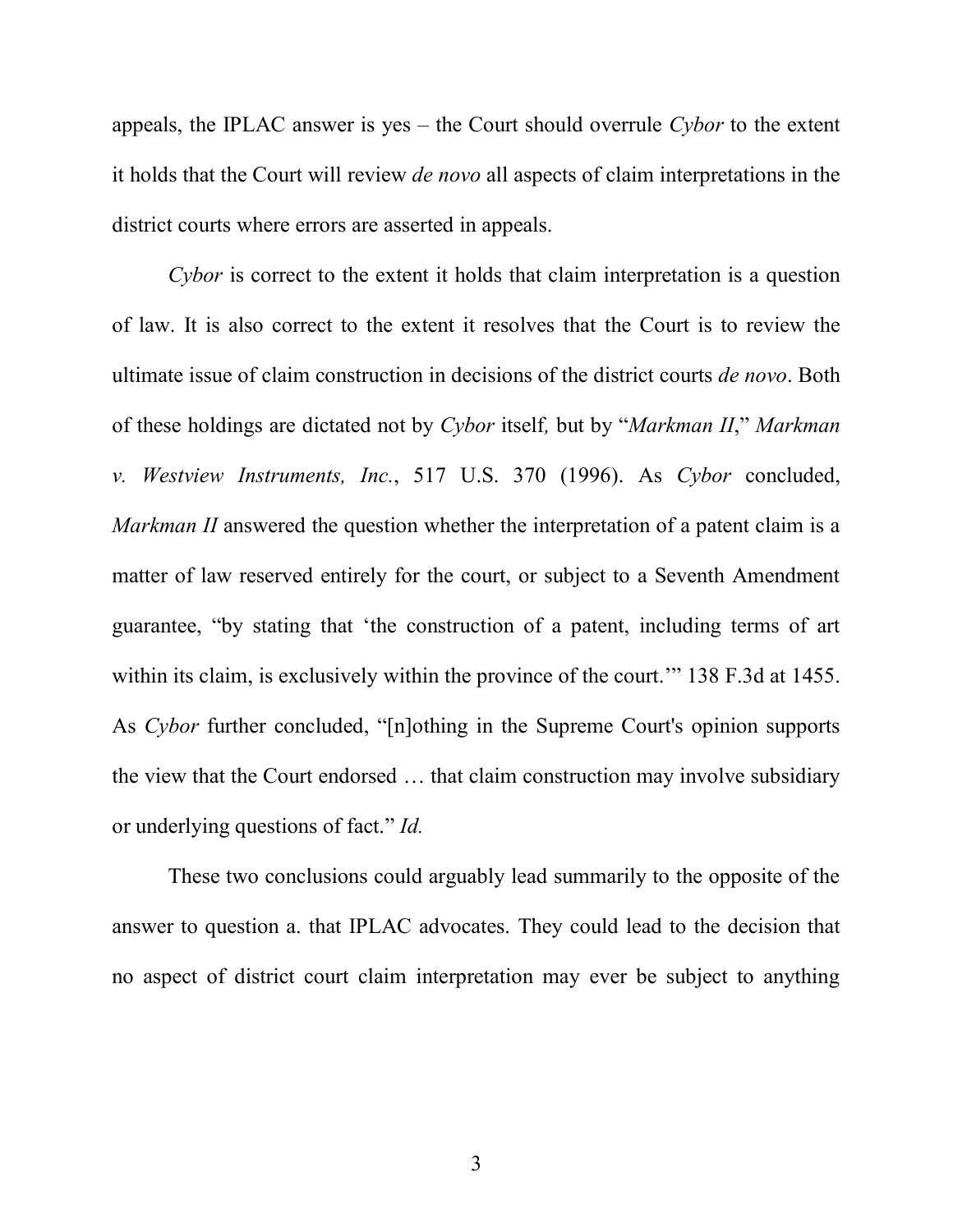other than *de novo* review, absent Supreme Court modification of *Markman II.* 5 The two conclusions, however, do not end the potential to overrule *Cybor in part*  to the benefit of this Court, the judicial system, and the patent law. <sup>6</sup>

In some instances, there are appellate issues that are both issues of law and subject to deferential review. An example is provided by *Pierce v. Underwood,*  487 U.S. 552 (1988). *Pierce* involved the Equal Access to Justice Act, and whether a government position was not justified, such as to result in an award of fees. *Id.* The Supreme Court expressly stated that it had before it as the "present one," a case that was to be decided "ultimately … upon evaluation of the purely legal issue governing the litigation." *Id.* at 560. It resolved, however, that the case was to be decided with a deferential standard of review. *Id.* at 563.

Lest *Pierce* be misunderstood, the Supreme Court clarified what *Pierce*  decided, in *Cooter v. Hartmarx,* 496 U.S. 384 (1990). *Cooter* at 403 stated: "*Pierce*  also concluded that the district court's rulings on legal issues should be reviewed deferentially. See *id.*, at 560-561." Thus, by express Supreme Court statement,

 $\overline{a}$ 

<sup>5</sup> Consistent with *Markman II,* Federal Rule of Civil Procedure 52 is not pertinent. FRCP 52 "does not apply to conclusions of law." *Pullman-Standard v. Swint,* 456 U.S. 273 (1982)(holding that Title VII discriminatory intent is an issue of fact).

<sup>6</sup> Readers who are convinced *Markman II* does not restrict or inhibit this Court in establishing its standard of review for claim interpretation may jump to section B. Question b.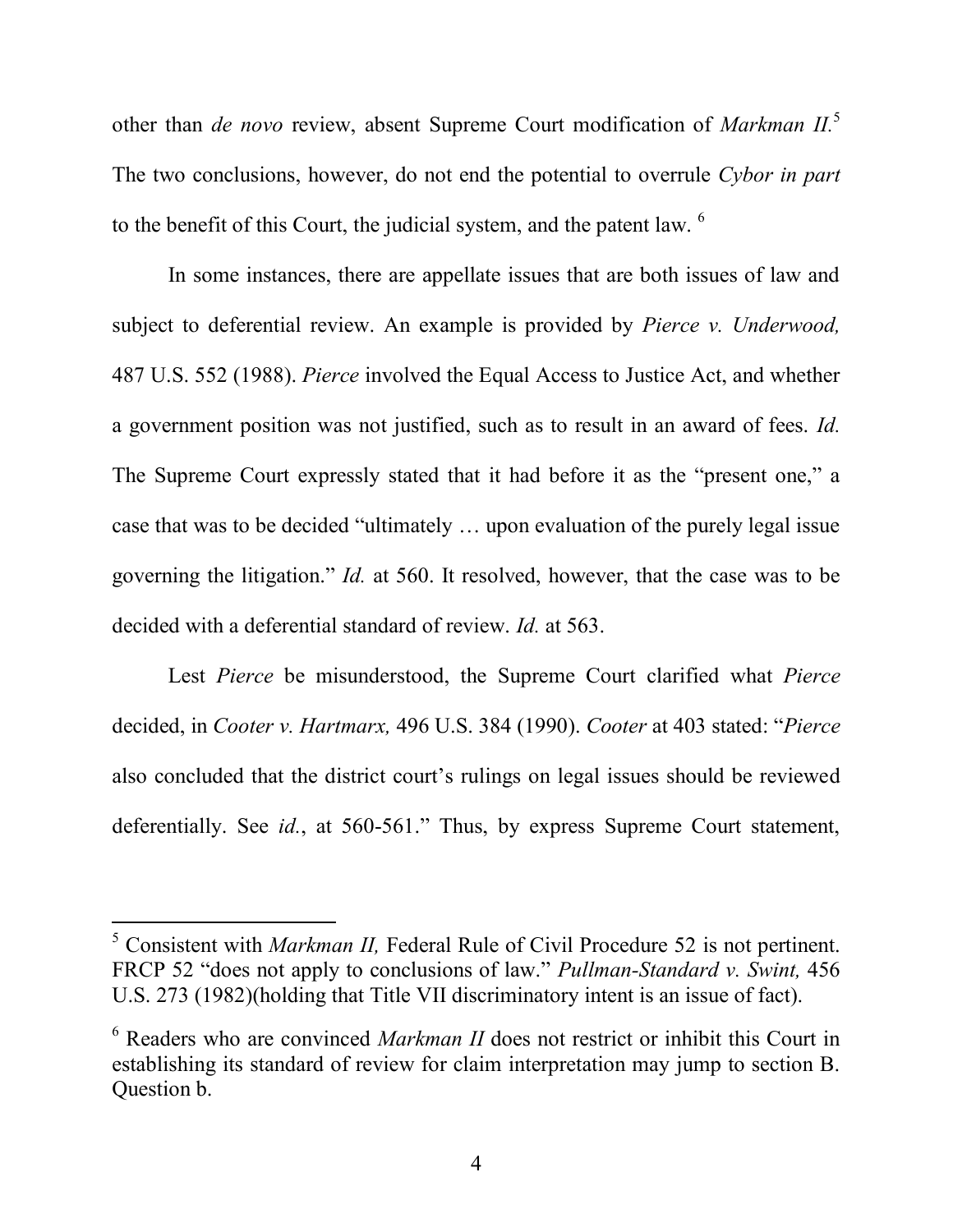*Pierce* reflects an instance where an issue is both an issue of law and subject to deferential review.

*Pierce* is not alone. *Cooter* reflects another such issue. *Cooter* involved sanctions. *Id.* at 388. A disagreement of the circuits was under review: "The scope of disagreement over the appropriate standard of review can thus be confined to a narrow issue: whether the court of appeals must defer to the district court's legal conclusions in a Rule 11 proceeding." *Id*. at 401. Resolving this, *Cooter concluded:* "[A]n appellate court should apply an abuse-of-discretion standard in reviewing all aspects of a district court's Rule 11 determination." *Id.* at 405.

Thus, by a pattern of two Supreme Court examples, the understanding can be reached that it is possible both to categorize an issue as one of law, as in *Cybor*, and yet nevertheless have a deferential standard of review for some part or even all of it. Importantly, issues which have been characterized as issues of law *by the Supreme Court itself*, just as the issue of claim interpretation was characterized in *Markman II*, are issues that may nevertheless have a deferential standard of review.

In considering whether an issue was one of fact or law, *Miller v. Fenton*, 474 U.S. 104 (1985) cited as a source of wisdom H. Monoghan, Constitutional Fact Review, 85 Columbia L. Rev. 229 (1985). Professor Monoghan is the Harlan Fiske Stone Professor of Constitutional Law at Columbia Law School, and has "long [been] considered one of the nation's leading constitutional law scholars and top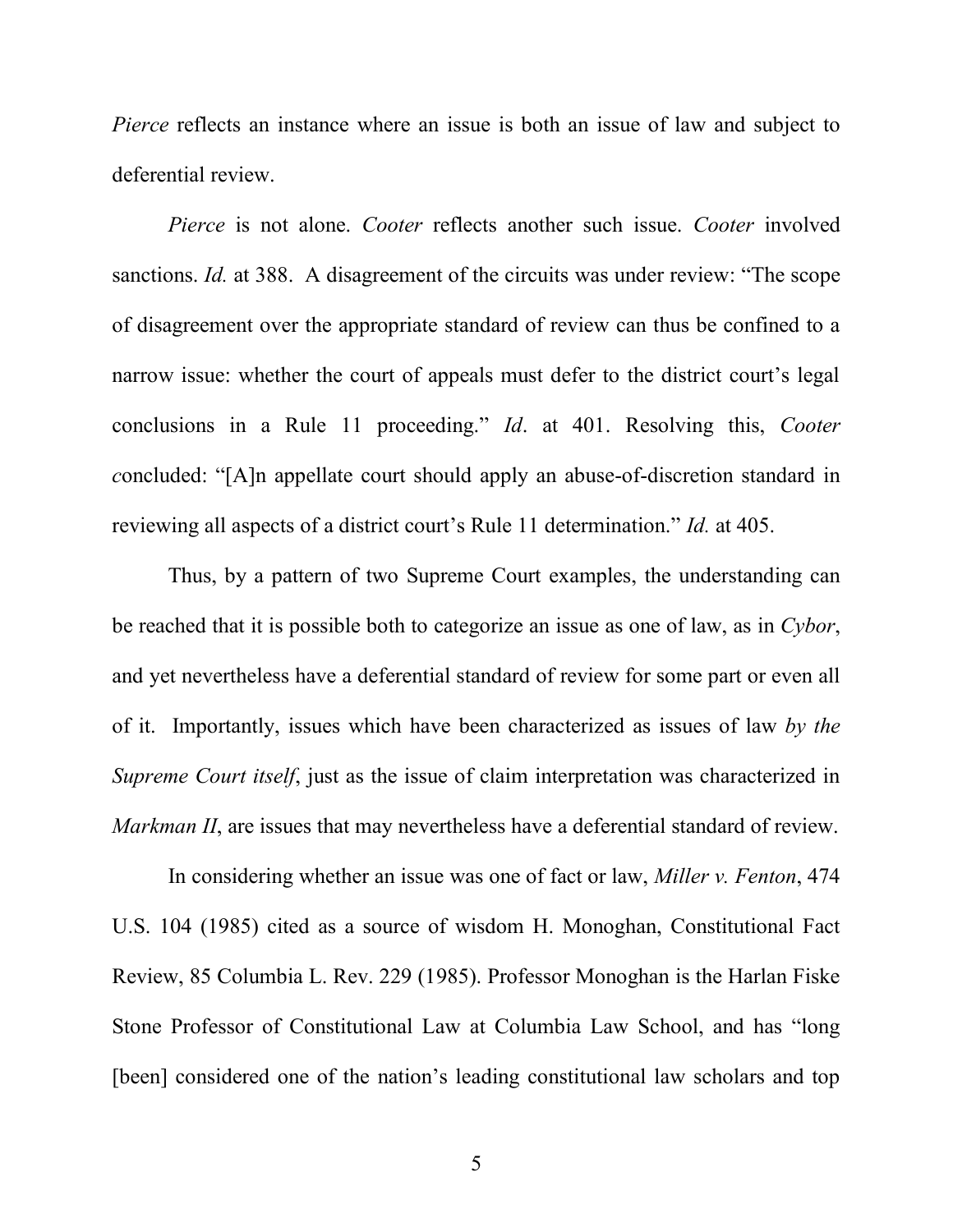experts on federal jurisdiction." *E.g.*, http://www.law.columbia.edu/alumni/news

/2010/02/henry-monaghan.

Monoghan counsels that categorizing an issue as fact or law is not dispositive of who should decide it:

[C]onfusion exhibited in judicial opinions over law and fact stems from two sources. First, courts assume that the properly affixed characterization necessarily determines which legal actor is assigned the decisionmaking task. Second, the two categories have been used to describe at least three distinct functions: law declaration, fact identification and law application.

To be sure, the categories of law and fact have traditionally served an important regulatory function in distributing authority among various decisionmakers in the legal system. But there is no imperative that a properly affixed characterization necessarily controls allocation of function.

*Id.* at 234.

 $\overline{a}$ 

This is counsel for which the Supreme Court cited Monoghan. *Miller* at 113.<sup>7</sup> The Supreme Court itself stated that in the discernment of the fact/law distinction, the matter has at times turned on a determination as to which judicial actor was better positioned to decide an issue. *Id.* Thus, as in the Supreme Court's cited source of wisdom, just because this Court and the Supreme Court have

<sup>7</sup> This Court's panel decision in *Bard Peripheral Vascular, Inc. v. W.L. Gore & Associates, Inc.*, 682 F.3d 1003, 1006, 1008 (Fed. Cir. 2012), after en banc return to the panel, also found wisdom in Monoghan's point, and cited *Miller* and *Ornelas v. United States*, 517 U.S. 690 (1996) for the point. *Ornelas* in turn relied on *Miller*, 517 U.S. at 701.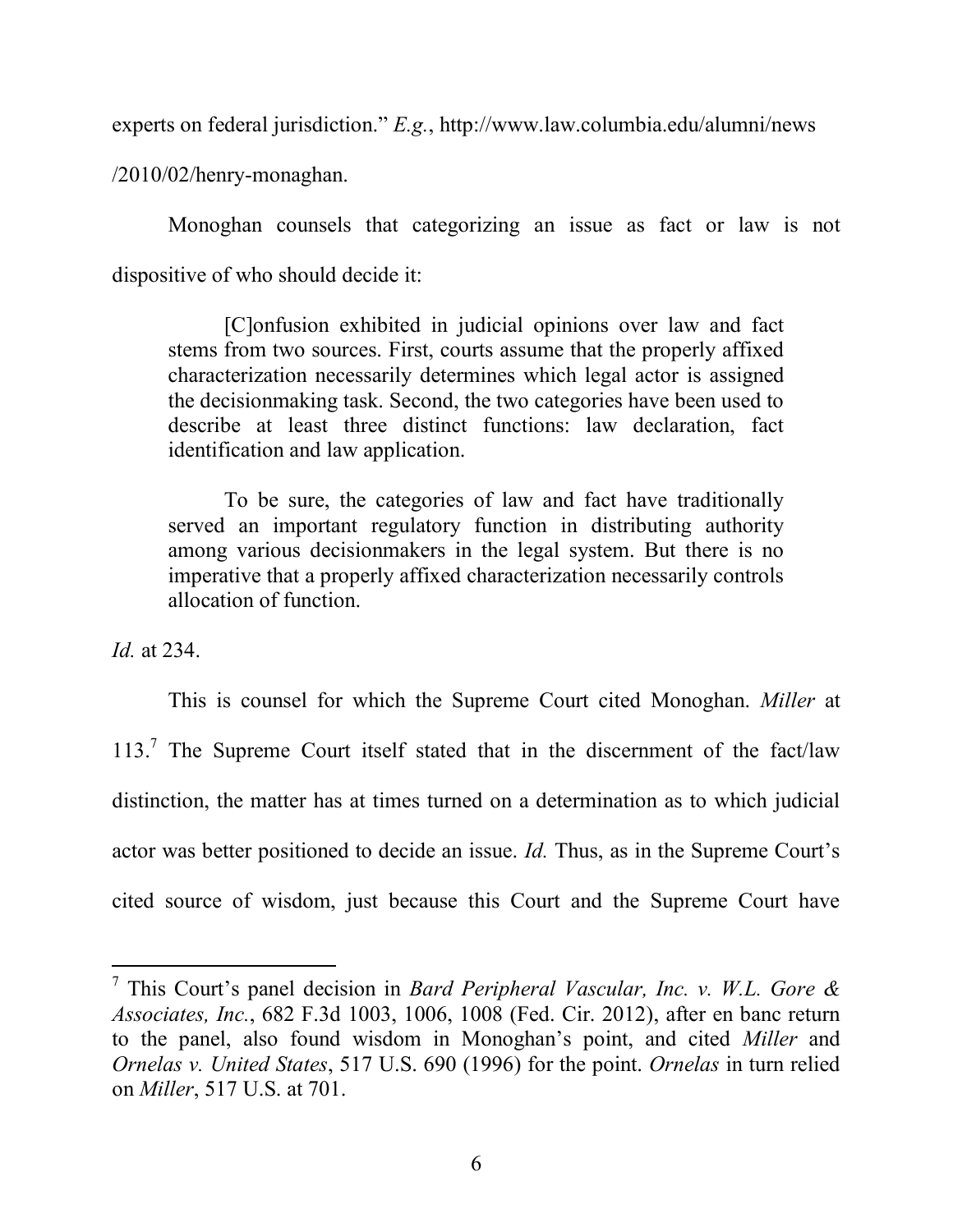categorized claim interpretation as an issue of law does not mean that it is imperative that this characterization should necessarily control allocation of all parts of the decisionmaking to all levels of the courts without deference one to another. As Monoghan at 235, 237 explains, the "allocative uses" of categories of issues should be separated from the "analytical content" of the categories. That is:

"it seems misguided to assume, as many courts apparently do, that all law application judgments can be dissolved into either law declaration or fact identification. … The real issue is not analytic, but allocative: what decisionmaker should decide the issue? Our system has not proceeded on the premise that judges, to say nothing of appellate judges, must render independent judgment on all law application."

Monoghan captures the point: even with claim interpretation categorized as an issue of law, this Court does not necessarily need to render independent judgment on all disputed aspects of claim interpretation. To the extent *Cybor* is understood to hold otherwise, this Court has within its power to retain the broader, correct principles of *Cybor,* but revisit and overrule *Cybor* on some aspects of retaining *de novo* review versus providing deference for some parts of claim interpretation.

#### <span id="page-13-0"></span>**B. Question b.: Should This Court Afford Deference To Any Aspect Of A District Court's Claim Construction?**

No deference is advisable on the ultimate issue of claim interpretation. It is difficult to imagine disagreement. This Court was created for the purpose of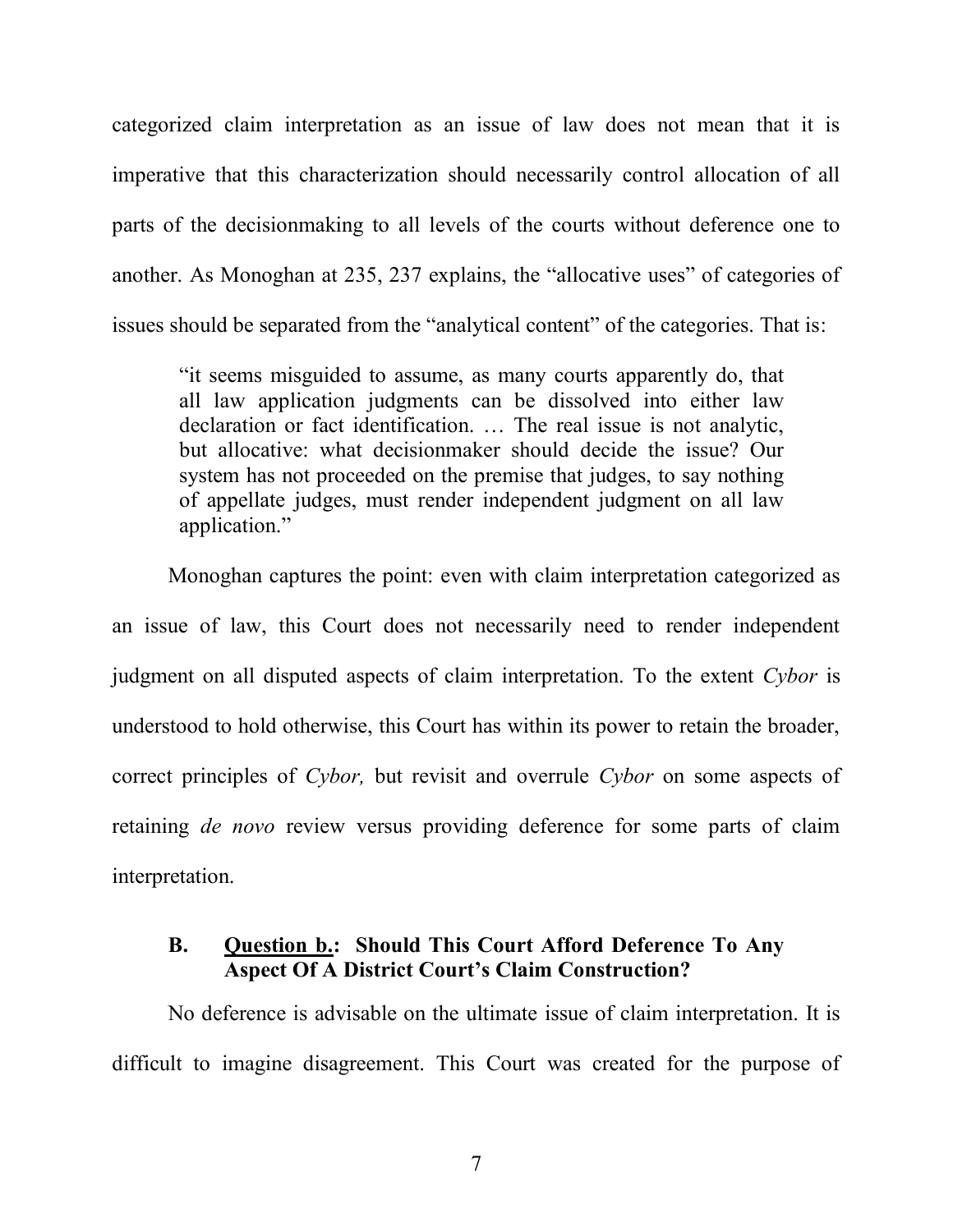promoting uniformity, and liberal deference in appellate review of claim construction would militate against that purpose. The trial court function under consideration is determining meanings of legal documents. Claim interpretation is often the single most significant issue in a patent case. See *e.g., Markman v. Westview*, 52 F.3d 967 (Fed. Cir. 1995), aff'd., 517 U.S. 370 (1996) ("[C]hoosing between contending interpretations of a claim can decide the matter of infringement for all intents and purposes.") As in Manzo, *Patent Claim Construction in the Federal Circuit,* §1:3 (2012), where there is a dispute,

claim interpretation is required before determining issues such as infringement, anticipation, obviousness, invalidity over alleged onsale activity, compliance with the written description requirement, … inventorship, … obviousness-type double patenting, …whether a parent application supports the claims … 'almost always a prerequisite' to granting a preliminary injunction … when determining whether amendments made during a postissuance PTO proceeding enlarged the scope of a claim … when determining the validity of a certificate of correction … in inequitable conduct proceedings … [and] incident to determining whether a claim is directed to statutory subject matter ….

As in D. Schwartz, *Practice Makes Perfect? An Empirical Study of Claim* 

*Construction Reversal Rates in Patent Cases*, 107 Mich.L.Rev. 223, 228 (1980),

"claim construction is often the make-or-break determination." Given all of

*Markman II,* the purposes of the Court, the function under consideration, and the

importance of the matter, even when testimony is received and evidence has to be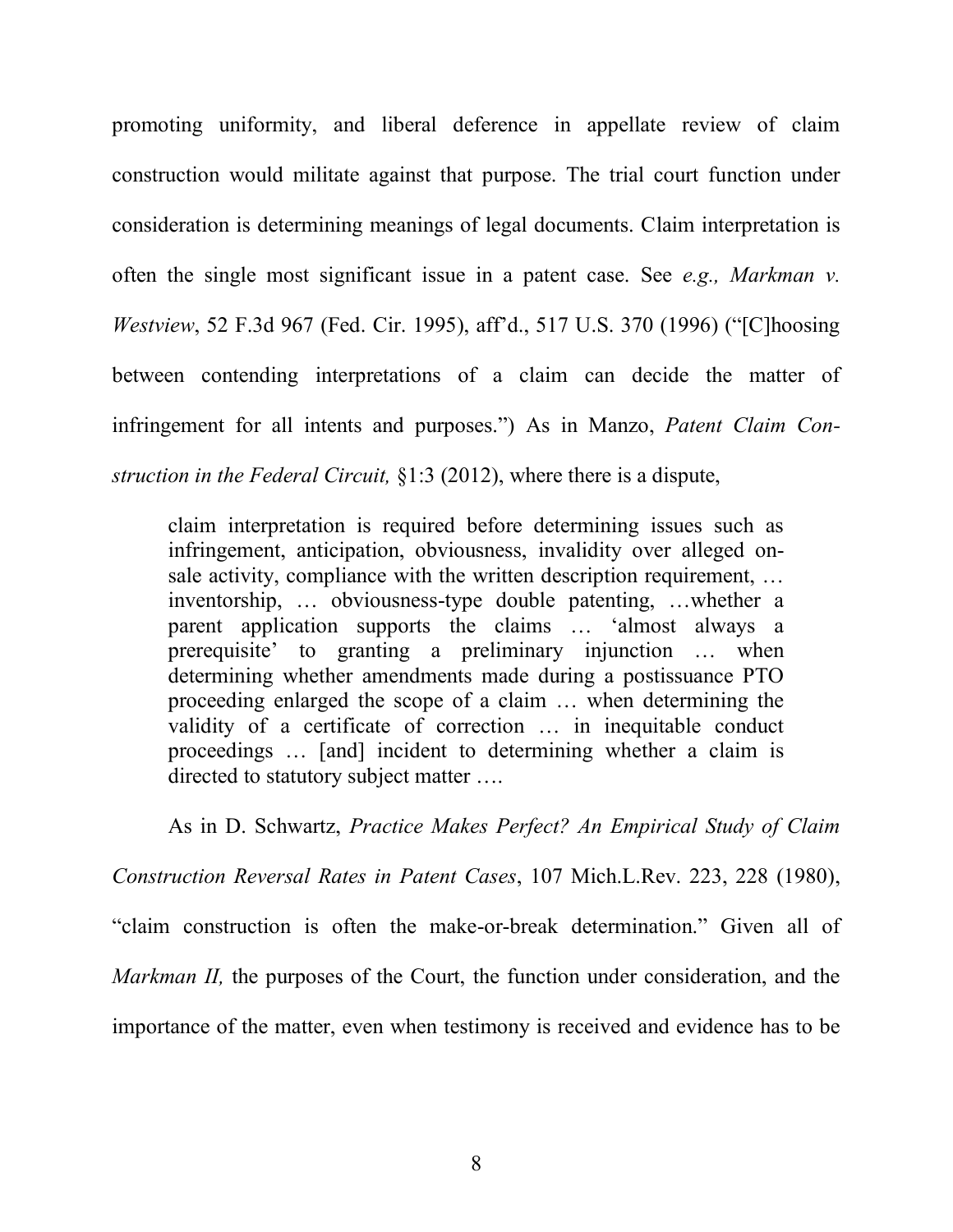weighed, no deference is appropriate to the ultimate determination of claim interpretation.

But if "[t]he real issue is not analytic, but allocative: what decisionmaker should decide the issue?" see Monoghan, then considerations such as those that guided the Supreme Court in *Pierc, Cooter* and *Miller,* as articulated by Monoghan, can be brought to bear to provide a framework for analysis as to whether this Court should review *de novo* each and every aspect of the claim interpretations that come before it from the district courts.<sup>8</sup>

As Monoghan at 268 states as a starting principle, "the 'importance' of [the matter] does not yield a solid basis for … fact review." Thus, the importance of claim interpretation is not the place to start. Instead, two significant "institutional concerns" that "stand out" can "yield a solid basis for … fact review," and the concerns can be "the danger of systemic bias of other actors in the judicial system," and "the perceived need for a case-by-case development of the law in a given area." *Id.*

As with a Monoghan example at 272 of coerced confessions in criminal cases, a premise that district courts are to be suspected of distorted fact finding and law application in patent claim interpretation can be disquieting. But as with the

 $\overline{a}$ 

 $8<sup>8</sup>$  Of course, specific issues put aside by the parties by their exclusion of them from their appeals should also be put aside by the Court.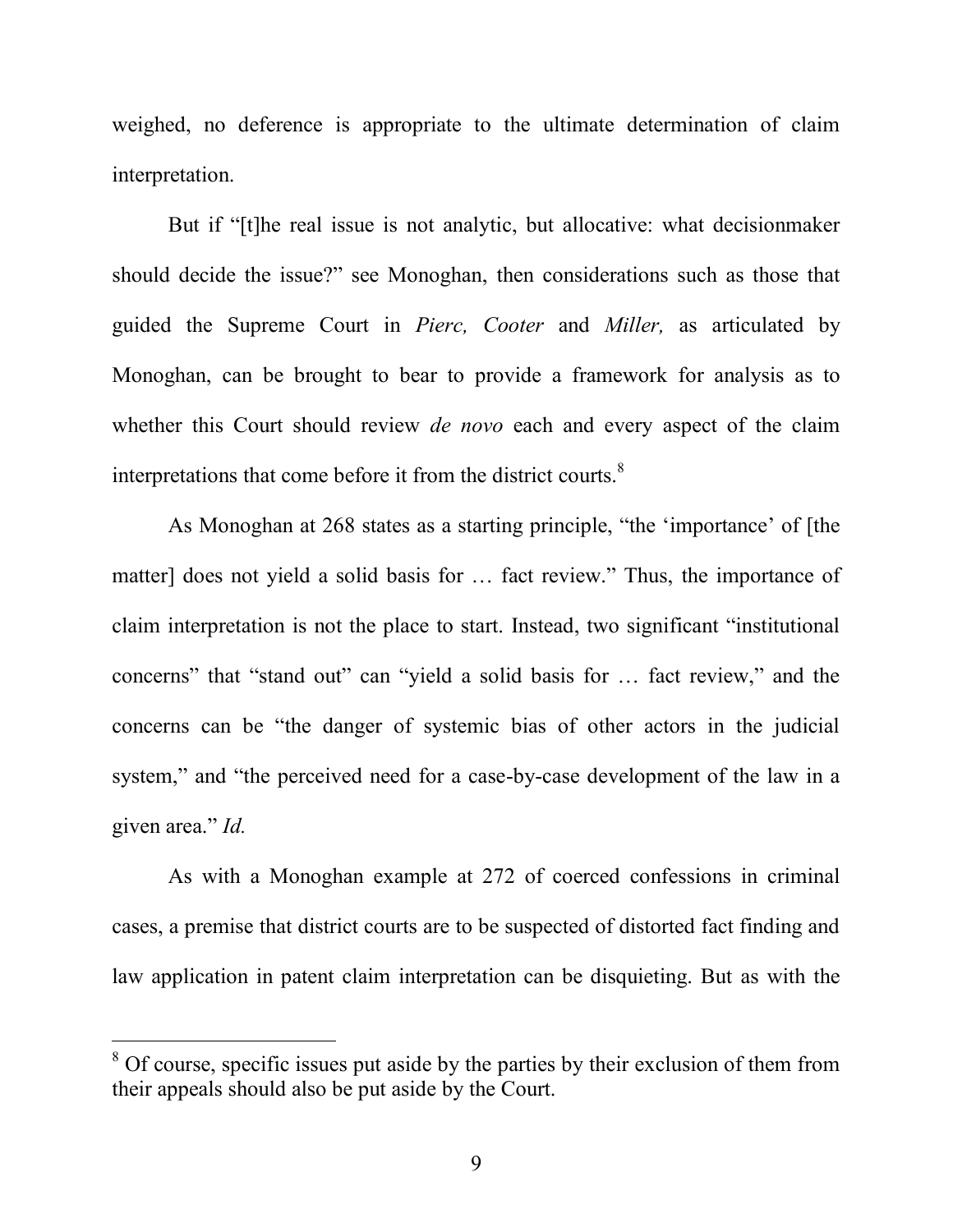Monoghan example, reality intrudes. Something approaching half of all district court claim interpretations have been reversed in this Court. K. Moore, *Markman Eight Years Later: Is Claim Construction More Predictable?*, 9 Lewis & Clark L. Rev. 231, 246-247 (2005) (citing 34.5% reversal rate for 1996-2003). Reversals on even simple matters continue to this day. See *e.g., Douglas Dynamics, LLC v. Buyers Products Co.*, No. 2011-1291 (Fed. Cir. May 2, 2013)(reversal, as to the meaning of "connected" in a mechanical context). If reversals reflect a future danger of systemic bias in one or more aspects of interpretation, it is in that aspect or those aspects that the Court should retain *de novo* review. If reversals do not reflect danger in other aspects, then the other aspects can be left to discretion.

Monoghan at 273 considers a perceived need for case-by-case development of norms as likely the "single most important trigger" for fact review:

Where such norms are in a process of development, the Court must examine enough factually similar situations to formulate an acceptable norm." [N]orm evaluation occurs best when the Court has power to consider fully a series of closely related situations.

If such a matter or matters exists in interpretation, the Court should retain *de novo*  review as to that matter/those matters.

*Miller* at 114 applies Monoghan's two "stand out" "institutional concerns." In the articulation in *Miller, de novo* review is appropriate as a matter of one judicial actor – not the factfinder – being better positioned where "the relevant legal principle can be given meaning only through its application to the particular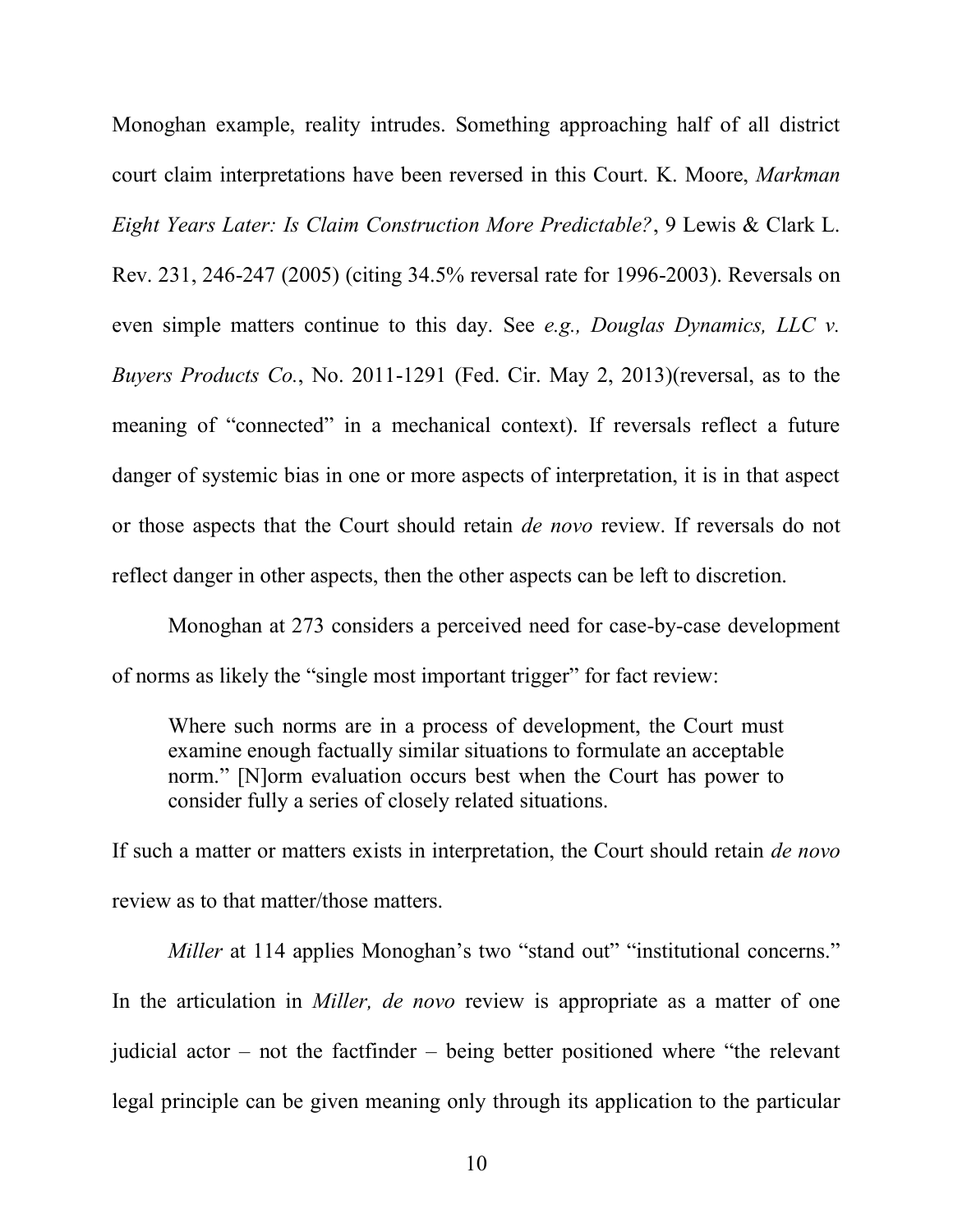circumstances of a case," and "as a means of compensating for 'perceived shortcomings of the trier of fact by way of bias or some other factor …'" In contrast, *id.* at 115:

"other considerations often suggest the appropriateness of resolving close questions … in favor of extending deference to the trial court. When, for example, the issue involves witness credibility and therefore turns largely on an evaluation of demeanor, there are compelling and familiar justifications for leaving the process of applying law to fact to the trial court and according its determinations presumptive weight."

*Pierce* follows *Miller.* 487 U.S. at 559. *Cooter* follows *Pierce.* 496 U.S. at 403.

There is sense, therefore, in considering whether district courts experience shortcomings or bias in one or more aspects of claim interpretation. If so, it is in that aspect or those aspects that the Court should retain *de novo* review. If district courts do not experience shortcomings or bias in other aspects, then the other aspects can be left to discretion.

There is also sense in considering whether there is a perceived need for caseby-case development of norms such that the Court should be examining enough factually similar situations to formulate an acceptable norm.

In contrast, there is sense in leaving to the district courts aspects of claim interpretation that involve the credibility of witnesses and turn largely on an evaluation of demeanor.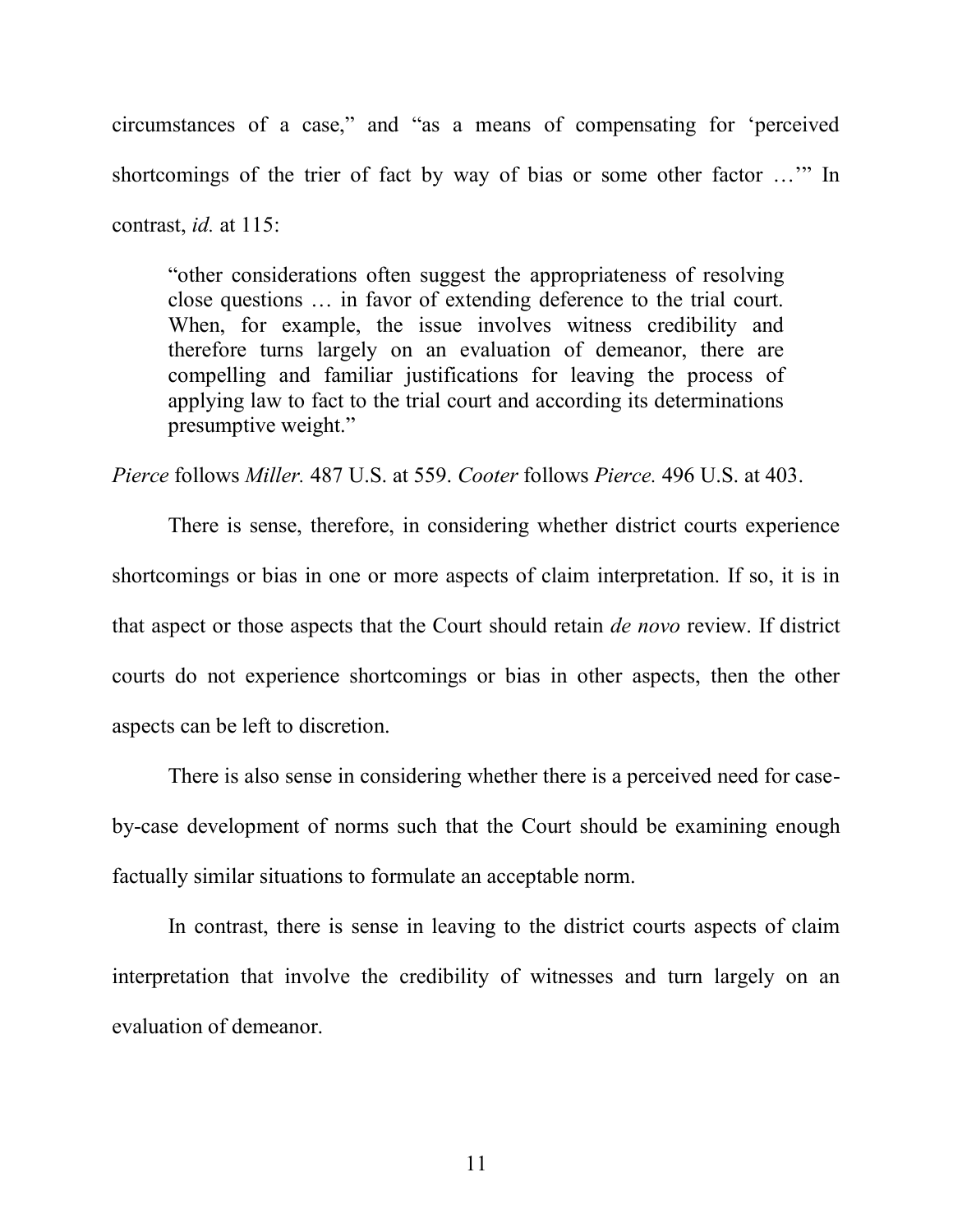#### <span id="page-18-0"></span>**C. Question c.: If So, Which Aspects Should Be Afforded Deference?**

The ultimate issue, then, is this question c. In answer, IPLAC suggests that the Court should review underlying facts arising from intrinsic and extrinsic evidence as to whether they are clearly erroneous, and review the import of the facts *de novo*.

#### **1. The Court Should Review Underlying Facts Arising from Intrinsic Evidence For Clear Error**

<span id="page-18-1"></span>As between district courts and this Court, this Court need not take the lead in the review of underlying facts arising from intrinsic evidence. It would seem the matter could be easily put aside. If the import of underlying facts is separated from the underlying facts themselves, the district courts are at least as well situated as this Court to decide the facts of intrinsic evidence  $-e.g.,$  what claim terms were used, how they related to other terms, what the specification stated by the use of such terms or equivalent terms, whether the terms were used to describe the invention or preferred embodiments, whether there were amendments or arguments affecting claim scope, etc. The intrinsic record is a written record. There would seem to be little chance that a district court could err as to the facts of the intrinsic record – the import of the facts set aside – without the error being clear. As well, there is not a perceived need for case-by-case development of norms such that the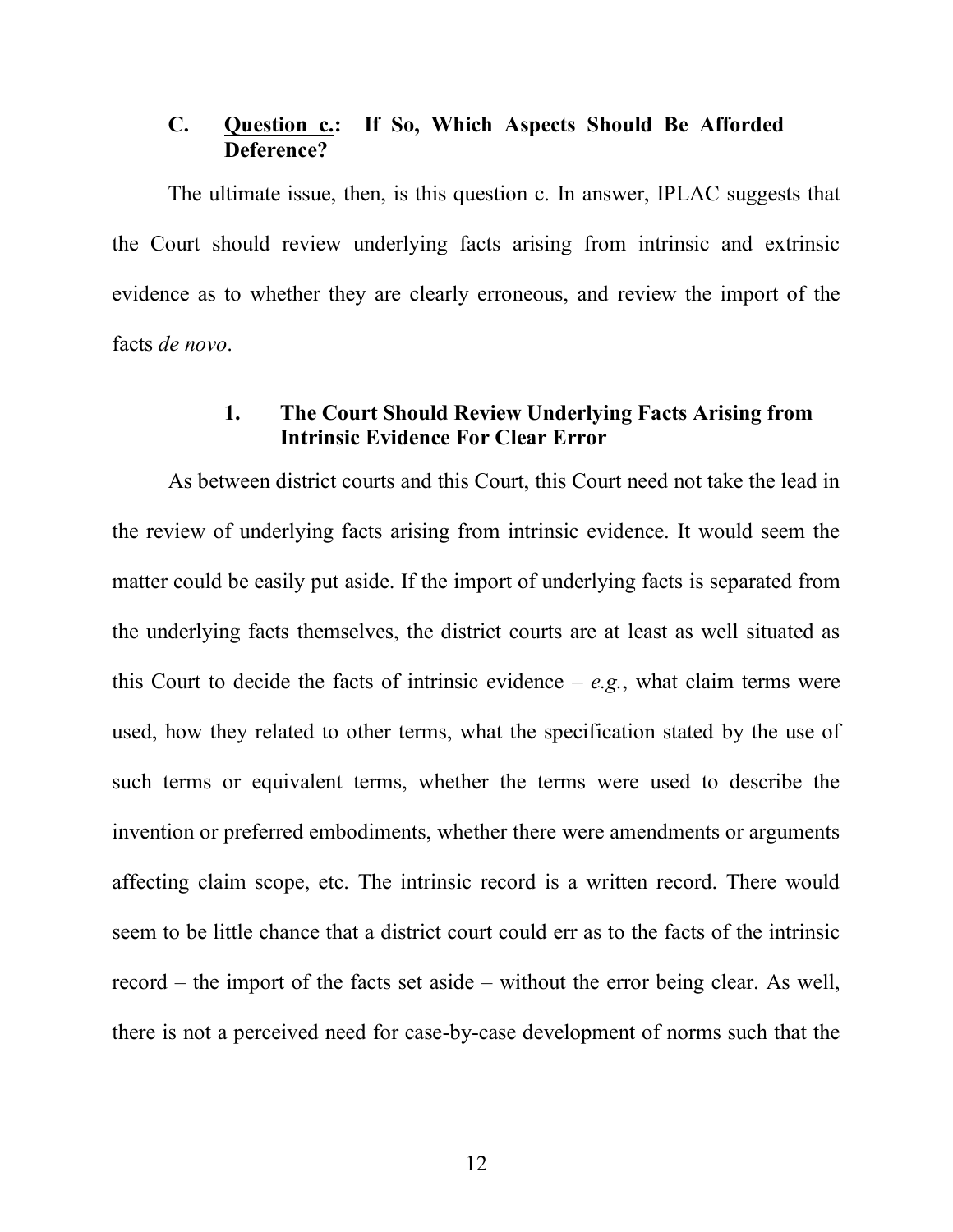Court should be examining enough factually similar situations to formulate an acceptable norm, as to the content of the intrinsic record.

#### **2. The Court Should Review the Import of Underlying Facts**  *De Novo*

<span id="page-19-0"></span>As between district courts and this Court, however, this Court should take the lead in the review of the *import* of underlying facts – in judging their significance, as the judicial actor *far* better positioned than the district courts to do so successfully. First, this Court is steeped in patent claim interpretation; it lives patent law every day. It is a court of patent experience. See *Dickinson v. Zurko,*  527 U.S. 150, 163 (1999)("[A] Federal Circuit judge [judges] through the lens of patent-related experience ... expertise ...") As in Manzo 2012 at §§7:3, 7:4 and 2011 at §6:2, the Federal Circuit heard 152 claim interpretation cases in 2010-11. As at Manzo 2012 §7:3 combined with Manzo 2011 §6:2, current Federal Circuit judges wrote majority opinions in 2010-11 in these numbers: Rader 17, Newman 6, Mayer 1, Plager 1, Lourie 22, Schall 4, Bryson 16, Linn 16, Dyk 13, Prost 9, Moore 17, O'Malley 3, per curiam 15. Rare is the federal district court judge who has anything approaching the Court's high facility in the details of claim interpretation issues by dint of experience.

The more long-term experience levels of the Court's judges are also impressive. The Chief Judge has been with the Court since 1990. His law school

13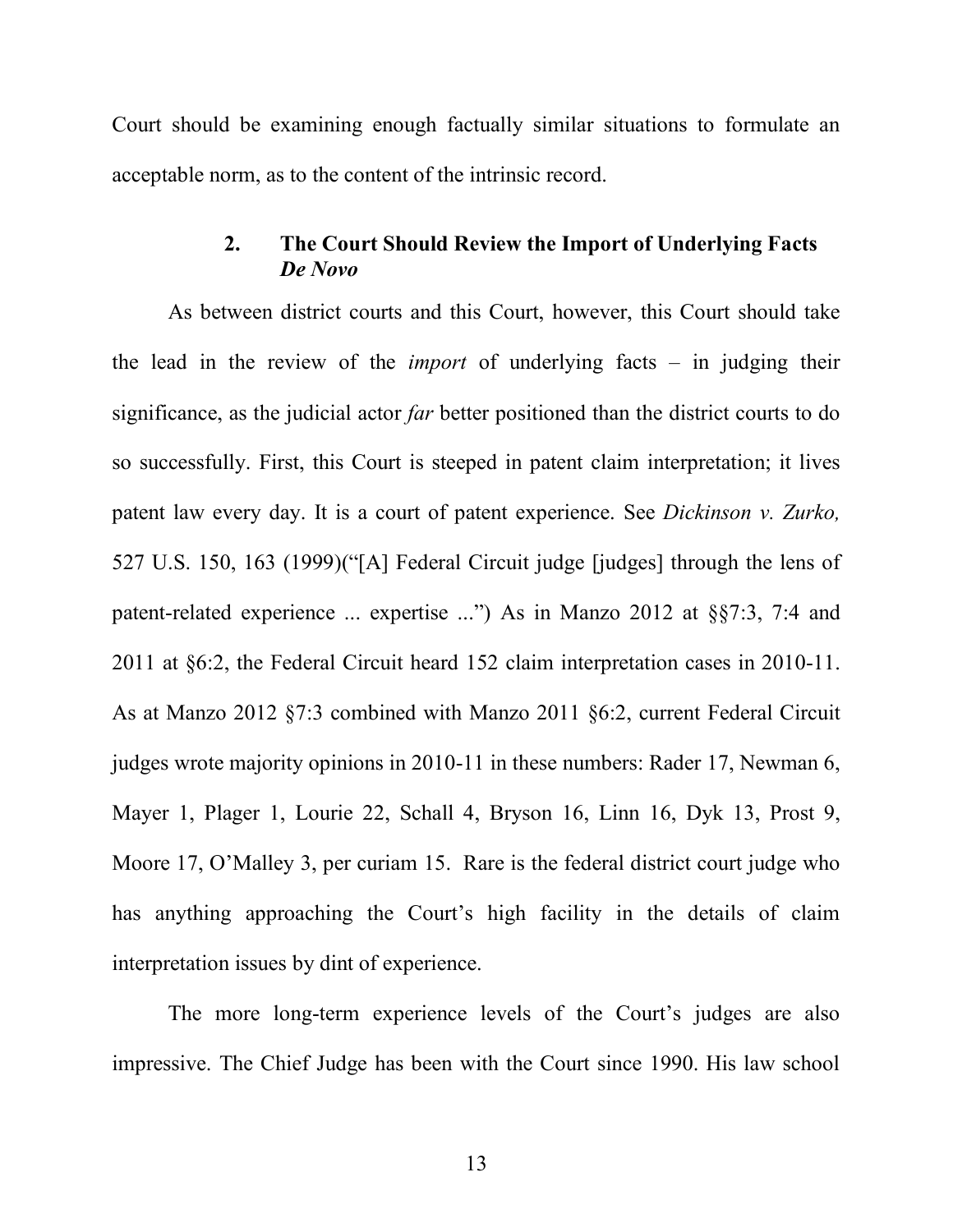patent law teaching has been extensive and worldwide. Other judges have been with the Court since as early as 1984. Several were patent examiners and/or patent attorneys, some with higher level positions in law firm intellectual property groups and at corporations invested in scientific research. Several hold science degrees, including some advanced degrees, and several were research scientists. One presided over more than one hundred patent and trademark cases as a district judge before appointment to the Court. One was a prominent law school professor in intellectual property. Numerous additional distinguished credentials, as well as the foregoing, attach to the present Court. (To the extent the judges are newer, they are able to stand on shoulders.)

The Court also has a tradition of distinction in patent matters, ranging from its first judges including its first Chief Judge and their many advanced and important decisions starting with *South Corp. v. United States*, 690 F.2d 1368 (Fed. Cir. 1982), through the Court's many more recent advanced and outstanding decisions on subjects including claim interpretation itself, patent ownership, infringement, willfulness, validity, inequitable conduct, patent exhaustion and the like, such as *"Markman I," i.e., Markman v. Westview,* 52 F.3d 967 (Fed. Cir. 1995), aff'd.; *Bd. of Trust. of Leland Stanford v. Roche,* 583 F. 3d 832 (Fed. Cir. 2009)(patent ownership), aff'd., 131 S.Ct. 2188 (2011); the opinion of Judge Nies in *Hilton Davis Chemical Co. v. Warner-Jenkinson Co., Inc.*, 62 F. 3d 1512 (Fed.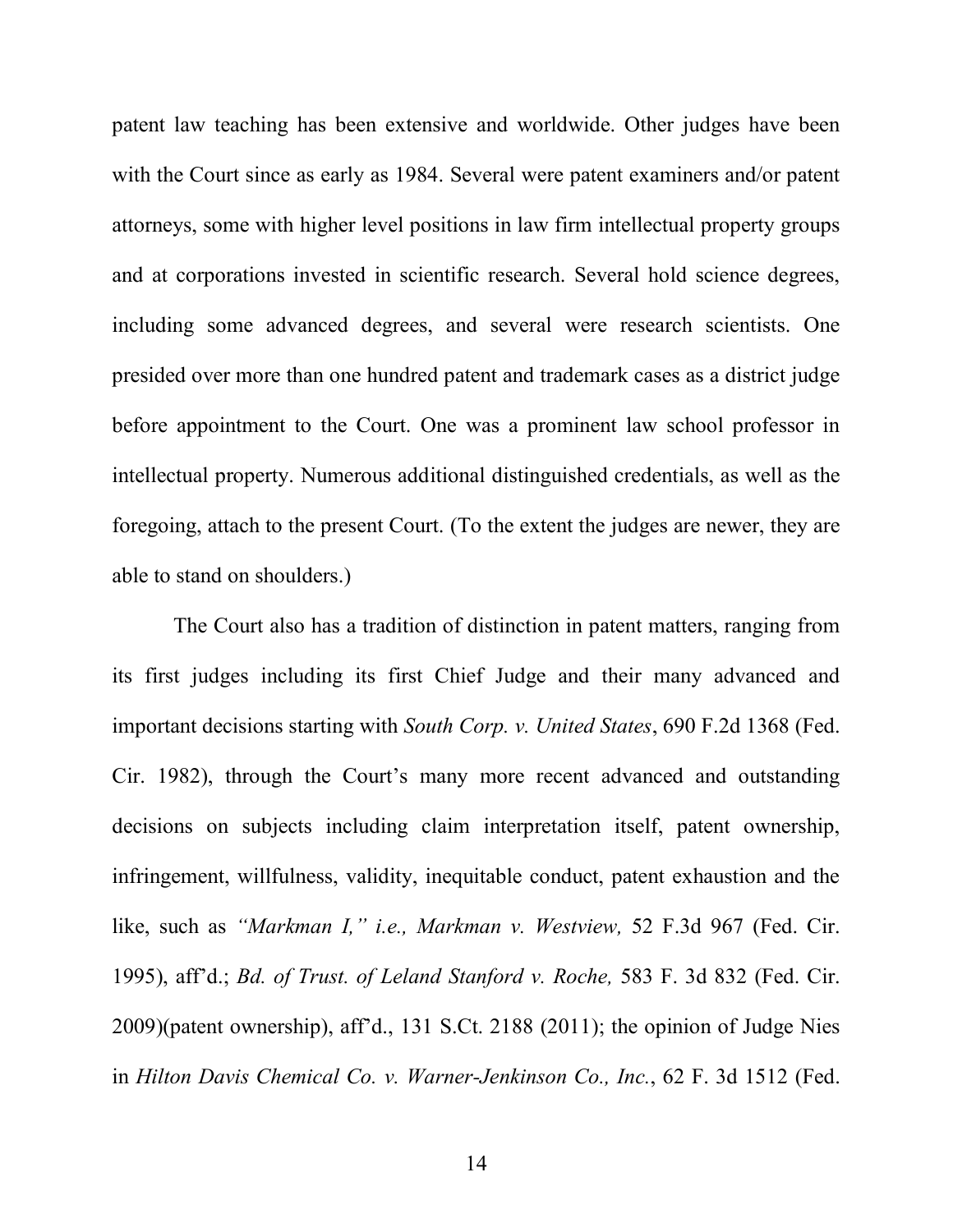Cir. 1995)(limitation-by-limitation equivalents), adopted in part in *Hilton Davis Chem. Co. v. Warner-Jenkinson Co.*, 520 U.S. 17 (1997); *SEB S.A. v. Montgomery Ward & Co.,* 594 F.3d 1360 (Fed. Cir. 2010) (induced infringement), aff'd., *Global-Tech Appliances, Inc. v. SEB S.A.*, 131 S. Ct. 2060 (2011); *Akamai Technologies Inc. v. Limelight Networks Inc.*, 692 F.3d 1301 (Fed. Cir. Aug. 31, 2012)(*en banc*)(divided infringement); *In re Seagate Technology, LLC,* 497 F.3d 1360 (Fed. Cir. 2007)(*en banc*)(willfulness); *i4i Ltd. Partnership v. Microsoft Corp.*, 598 F. 3d 831 (Fed. Cir. 2010)(invalidity), aff'd., 131 S.Ct. 2238 (2011); *Therasense, Inc. v. Becton, Dickinson and Co.*, 649 F. 3d 1276 (Fed. Cir. 2011)(en banc)(inequitable conduct); and *Monsanto Co. v. Bowman*, 657 F.3d 1341 (Fed.Cir. 2011)(patent exhaustion), *aff'd., Bowman v. Monsanto*, No. 11-796 (May 13, 2013).

It is true that fourteen districts are in the first of ten years of Patent Pilot Programs. See, *e.g.*, [http://www.uscourts.gov/News/NewsView/11-06-07/District\\_](http://www.uscourts.gov/News/NewsView/11-06-07/District_%20Courts_Selected_for_Patent_Pilot_Program.aspx)  Courts Selected for Patent Pilot Program.aspx and http://www.wilmerhale.com/ [uploadedFiles/WilmerHale\\_Shared\\_Content/Editorial/Publications/Publication/RE](http://www.wilmerhale.com/%20uploadedFiles/WilmerHale_Shared_Content/Editorial/Publications/Publication/REPRINT_%20Patent%20Pilot%20Program,%20One%20Year%20Later%20(Khan,%20Gunther)_FINAL_(104981290)_(1).PDF) [PRINT\\_%20Patent%20Pilot%20Program,%20One%20Year%20Later%20\(Khan,](http://www.wilmerhale.com/%20uploadedFiles/WilmerHale_Shared_Content/Editorial/Publications/Publication/REPRINT_%20Patent%20Pilot%20Program,%20One%20Year%20Later%20(Khan,%20Gunther)_FINAL_(104981290)_(1).PDF) %20Gunther) FINAL (104981290) (1).PDF. These programs offer to concentrate patent cases among limited numbers of judges. *Id.* Such judges could increase rapidly in patent facility. *Id.* Some litigants who have choices of venue may also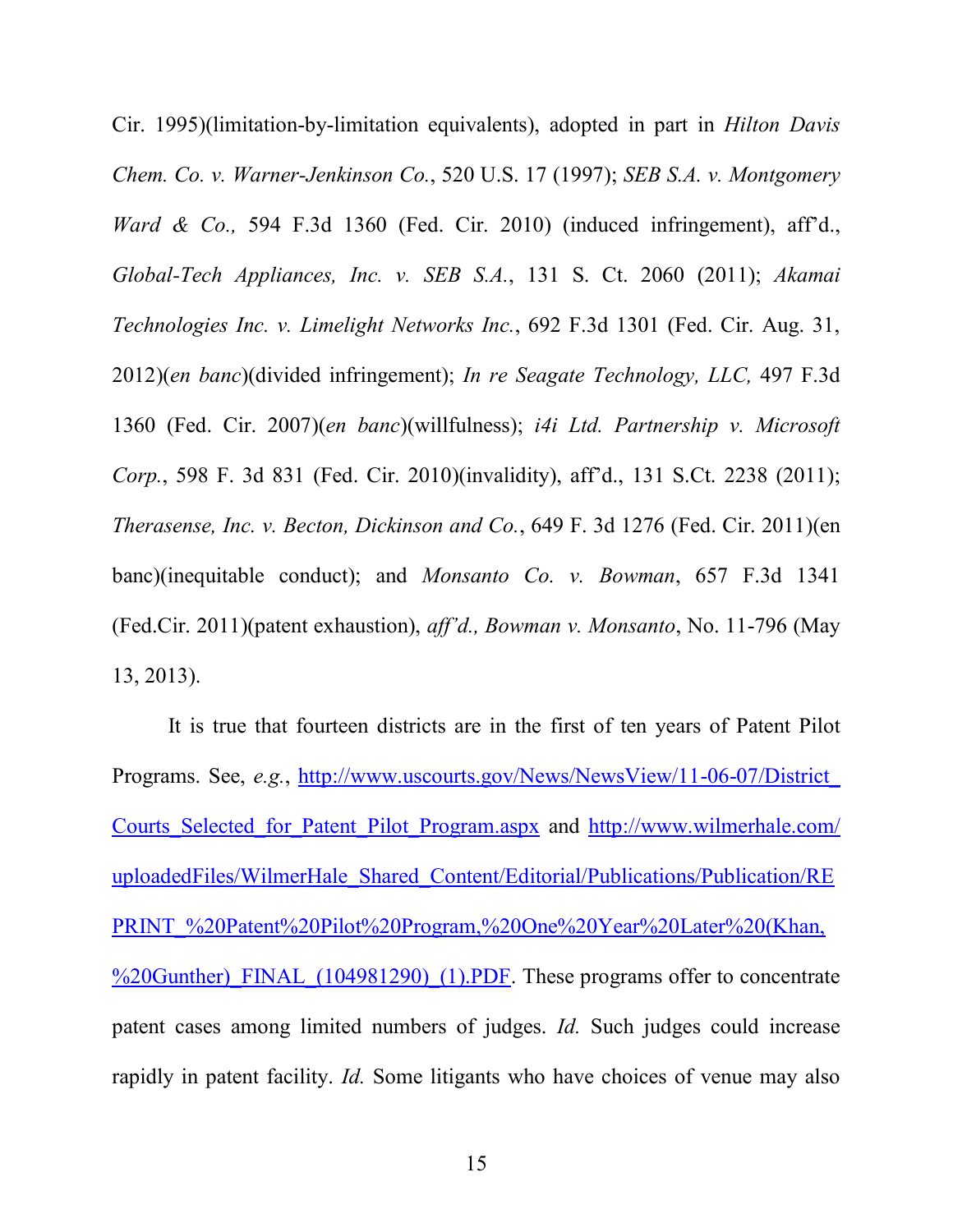direct their patent cases to such districts and judges, potentially further increasing district judicial patent facility. See, *e.g.*, N. Olson, *Does Practice Make Perfect? An Examination of Congress's Proposed District Court Patent Pilot Program*, 55 UCLA Law Review 745 (2008). The record of one judge of this Court (presiding over more than one hundred patent and trademark cases as a district court judge before appointment to the Court) reflects well on the potential for some district judges to gain excellent patent experience.

The Court could take advantage of the expertise these judges develop, as it does the judges who have other expertise. As in *SMS Data Products Group, Inc. v. U.S.,* 900 F.2d 1553 (Fed.Cir. 1990) and *Erickson Air Crane Co. v. U.S.,* 731 F.2d 810, 814 (Fed.Cir. 1984), "legal interpretations by tribunals having expertise are helpful to us, even if not compelling." But the evidence of the Schwartz empirical study is that district court judges are not improving with experience on claim construction. See Schwartz at 258-9. Explanations may include that current judges cannot learn how to construe claims properly, that this Court has not taught the needed skills, or that claim interpretation is inherently indeterminate. *Id.* Because Schwartz determined that district judges do not learn through experience, whether Patent Pilot judges will develop expertise is an open question. But as Schwartz also concludes, at the least the judges will develop reputations with this Court, all hopefully good.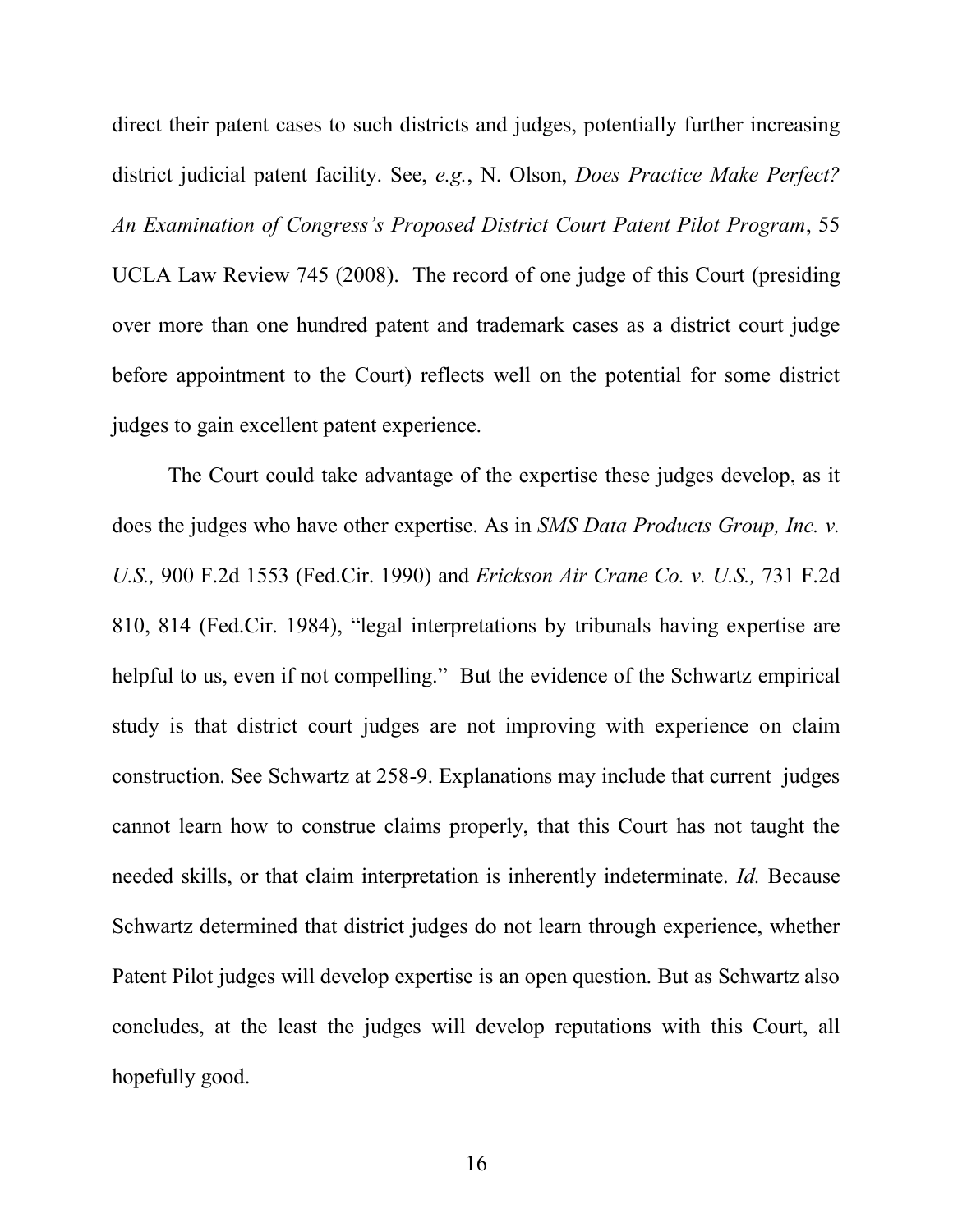Patent Pilot Programs aside, there are 94 districts including those in territories, see Schwartz at 245, and 678 authorized district court judgeships, *id.*, such that the vast majority of the districts and judges do not have Patent Pilot Programs to access. Meanwhile, there are cases that cannot be brought in Patent Pilot districts.

Typical available statistics reflect that the Patent Pilot districts received 5,514 patent case filings of the 9,958 total for all districts in the two years 2011-12. See Lexis Nexis® Court Link® Nature of Suit Strategic Profile, Property Rights – Patent (830),  $1/1/2011 - 12/31/2012$ , All Courts, as to the filing numbers, see http://www.uscourts.gov/News/ NewsView/ 11-06-07/District\_Courts\_Selected for Patent Pilot Program.aspx for the identity of the Patent Pilot districts. That left 4,444 patent case filings elsewhere.

Again putting Patent Pilot Programs aside, typical available statistics also reflect that after the top five districts for filings (Eastern Texas, Delaware, Central California, Northern California, and Northern Illinois), the remaining 89 districts had fewer patent cases filed in total than the top five (4,468 versus the top five 5,472). See Lexis Nexis<sup>®</sup> as above. Twenty-six districts had patent cases, but also had 10 or fewer in 2011-12. Many district judges will get only the occasional patent case. The Federal Circuit heard appeals from decisions of 485 district and magistrate judges from 1996-2007. Schwartz at 246-7.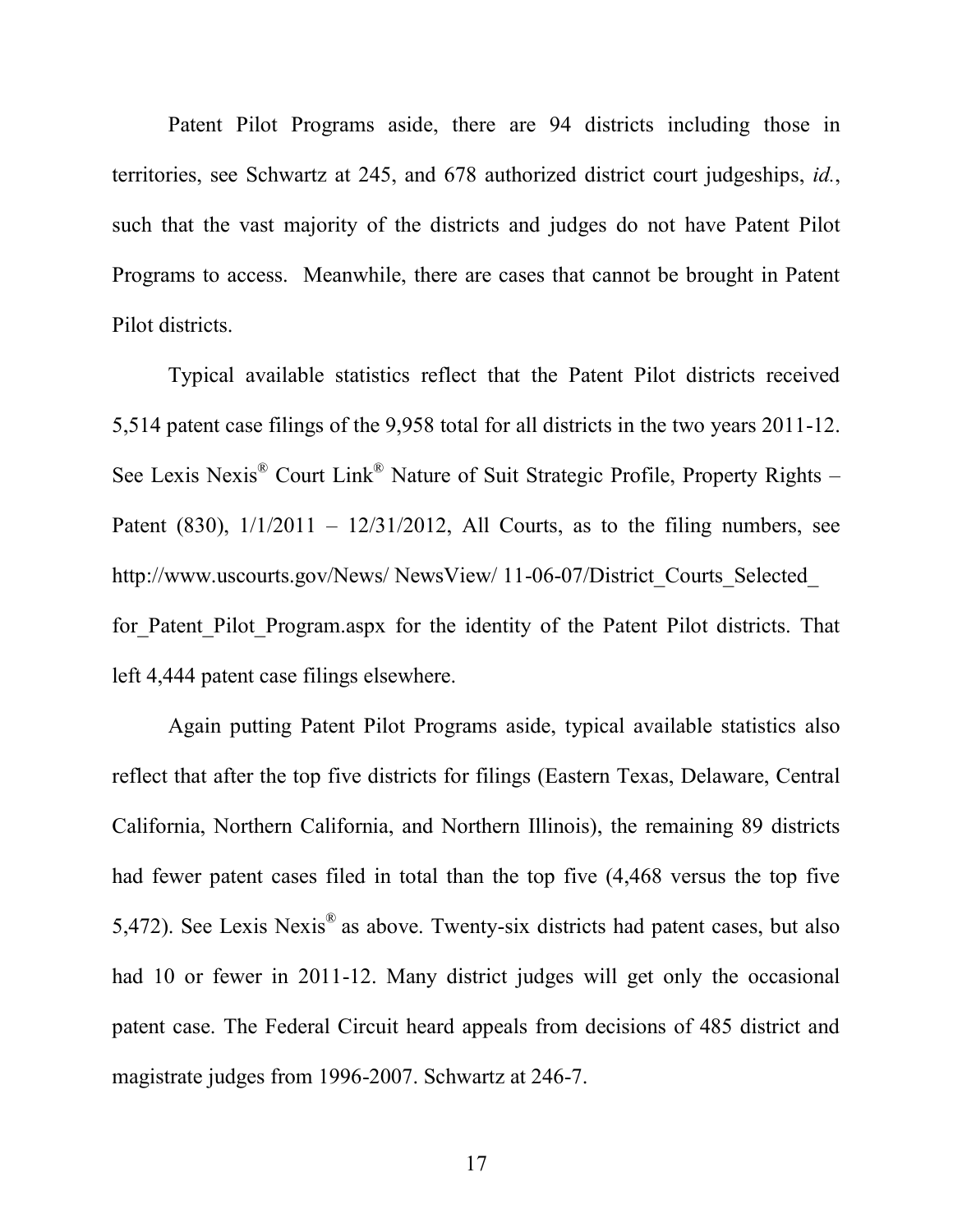Second, if there are shortcomings to be perceived in district court decisions, they are concentrated in what to *make of* the facts, both those arising from intrinsic evidence, and from extrinsic evidence. As to the import of the *intrinsic* evidence, the following shortcomings are visible: (1) reading limitations from preferred embodiments into the claims, (2) resolving claims to be indefinite that cannot have limitations read in from preferred embodiments, (3) and finding disavowals of claim scope as a result of unclear expressions that are or are not arguably disavowals, with the same as to expressions of preference. As to *extrinsic* evidence, the principal mistake as to the import of the evidence is to use it to contradict the intrinsic evidence.

#### **a. District courts have a sustained tendency to read limitations from preferred embodiments into claims.**

<span id="page-24-0"></span>A first visible shortcoming of district courts decisions is a sustained tendency to read limitations from preferred embodiments into claims. Examples abound, back to the beginnings of review by this Court, through the present.<sup>9</sup> This

l

<sup>9</sup> These include the cases cited in *Phillips,* and *Transmatic, Inc. v. Gulton Indus*., 53 F.3d 1270, 1277 (Fed. Cir. 1995)(term "light housing" limited to preferred embodiment); *Laitram Corp. v. Cambridge Wire Cloth Co.*, 863 F.2d 855 (Fed.Cir.1988) ("References to a preferred embodiment, such as those often present in a specification, are not claim limitations."), cert. denied, 490 U.S. 1068 (1989); *[Palumbo v. Don-Joy Co.,](http://scholar.google.com/scholar_case?case=10359455322377737990&q=texas+instruments+international&hl=en&as_sdt=400003)* 762 F.2d 969, 974 (Fed.Cir.1985)(means limitation limited to preferred embodiment); *SRI Int'l v. Matsushita Elec. Corp*., 775 F.2d 1107 (Fed. Cir. 1985); and *[Lemelson v. United States,](http://scholar.google.com/scholar_case?case=15647620377346837087&q=texas+instruments+international&hl=en&as_sdt=400003)* 752 F.2d 1538, 1552 [\(Fed.Cir.1984\).](http://scholar.google.com/scholar_case?case=15647620377346837087&q=texas+instruments+international&hl=en&as_sdt=400003)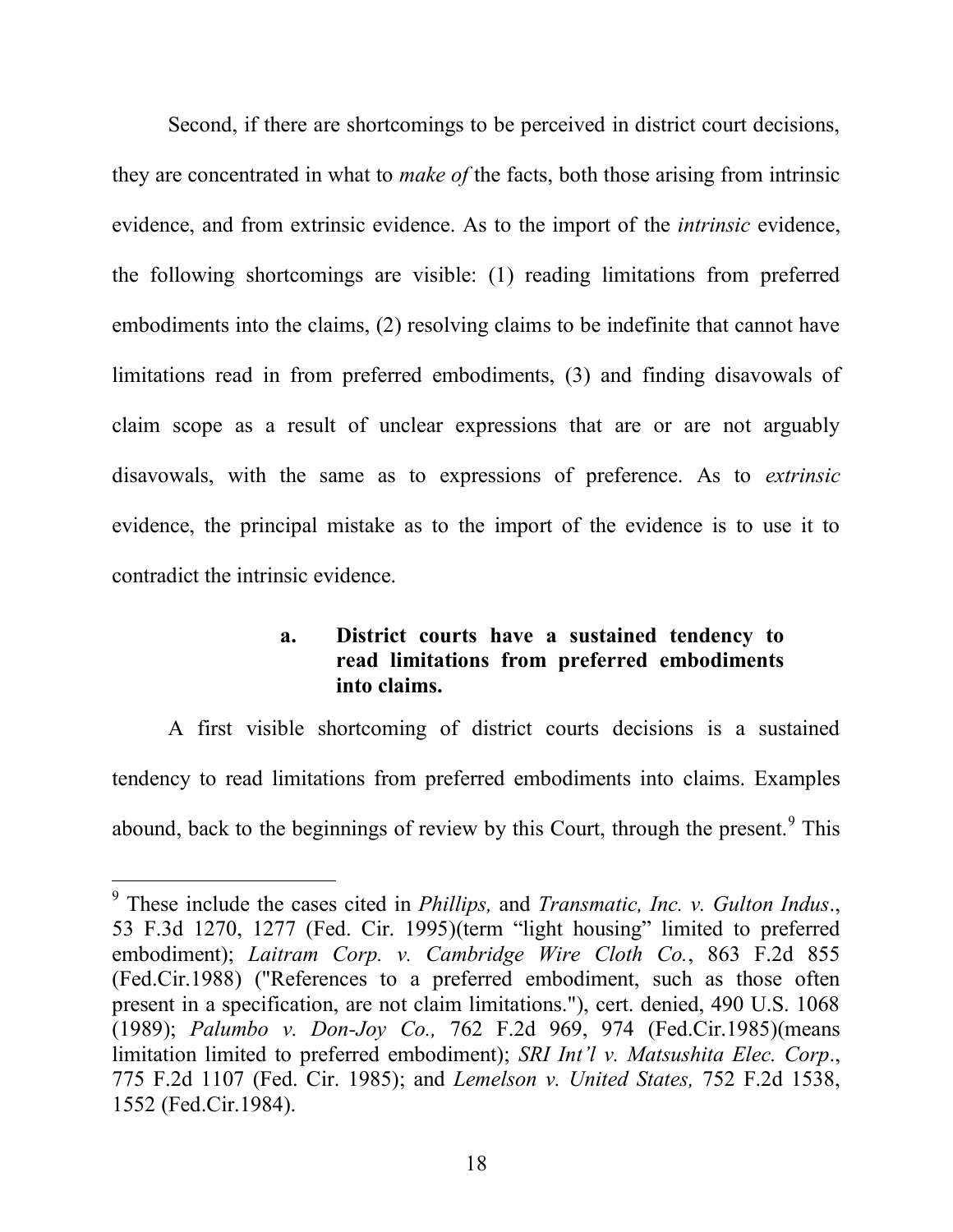Court itself recognized the problem, in *Phillips* at 1323, stating that it recognized that the distinction between using the specification for interpretation and importing limitations is difficult to apply in practice:

[W]e recognize that the distinction between using the specification to interpret the meaning of a claim and importing limitations from the specification into the claim can be a difficult one to apply in practice.

While *Phillips*, *id.*, provided guidance,<sup>10</sup> it also noted that it has had to warn of the

problem repeatedly:

 $\overline{a}$ 

For instance, although the specification often describes very specific embodiments of the invention, we have repeatedly warned against confining the claims to those embodiments. … In particular, we have expressly rejected the contention that if a patent describes only a single embodiment, the claims of the patent must be construed as being limited to that embodiment.

(citations omitted.) The Court quite reasonably expressed, *id.*, that there would be

some hard cases even after applying the Court's guidance:

In the end, there will still remain some cases in which it will be hard to determine whether a person of skill in the art would

 $10$  "[T]he line between construing terms and importing limitations can be discerned with reasonable certainty and predictability if the court's focus remains on understanding how a person of ordinary skill in the art would understand the claim terms. … To avoid importing limitations from the specification into the claims, it is important to keep in mind that the purposes of the specification are to teach and enable those of skill in the art to make and use the invention and to provide a best mode for doing so. … One of the best ways to teach a person of ordinary skill in the art how to make and use the invention is to provide an example of how to practice the invention in a particular case." (citations omitted).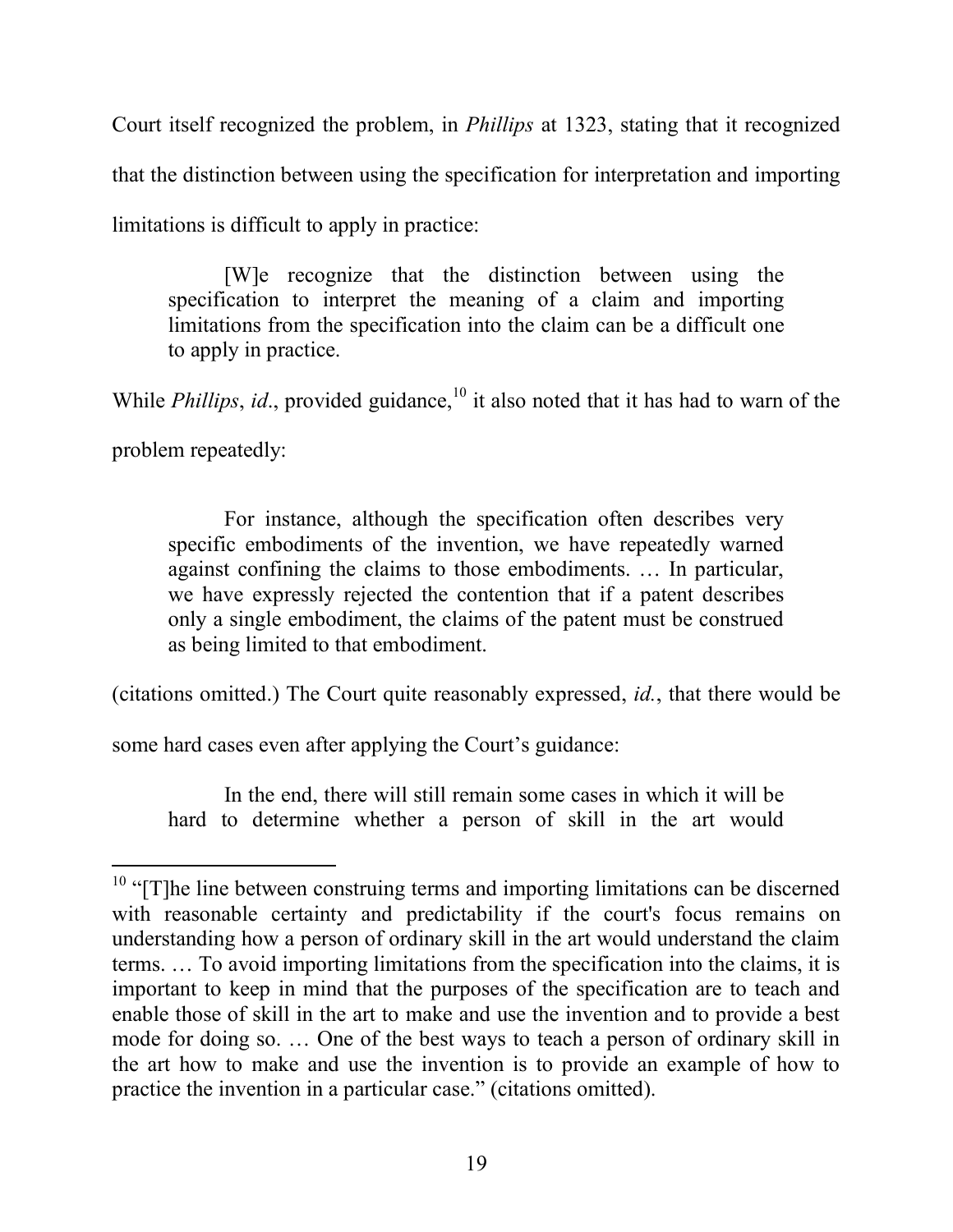understand the embodiments to define the outer limits of the claim term or merely to be exemplary in nature.

The Court at 1324 also noted that *Vitronics Corp. v. Conceptronic, Inc.*, 90

F.3d 1576 (Fed.Cir. 1996) grappled with the problem, toward creating greater likelihood a district court will comprehend the matter:

In *Vitronics*, this court grappled with the same problem .…

The court also repeated its warning in *Computer Docking Station Corp. v.* 

*Dell, Inc*., 519 F.3d 1366, 1374 (Fed.Cir. 2008), stating it would not countenance

incorrect practices:

Occasionally specification explanations may lead one of ordinary skill to interpret a claim term more narrowly than its plain meaning suggests. Nonetheless, this court will not countenance the importation of claim limitations from a few specification statements or figures into the claims, ….

As stated in Manzo, §1:1, the problem is that "[announcing the substantive precepts of patent claim interpretation is one thing, but applying them to the facts of a case can be much more perplexing, particularly where precepts can be in opposition to one another, and district judges cannot always tell which one(s) apply to a particular case." Put another way, as in Schwartz at 230-1 and 233, the two canons involved are particularly contradictory – "the line between these canons is often murky … It is an open question whether district court judges with proper training can correctly determine which canon of construction to use."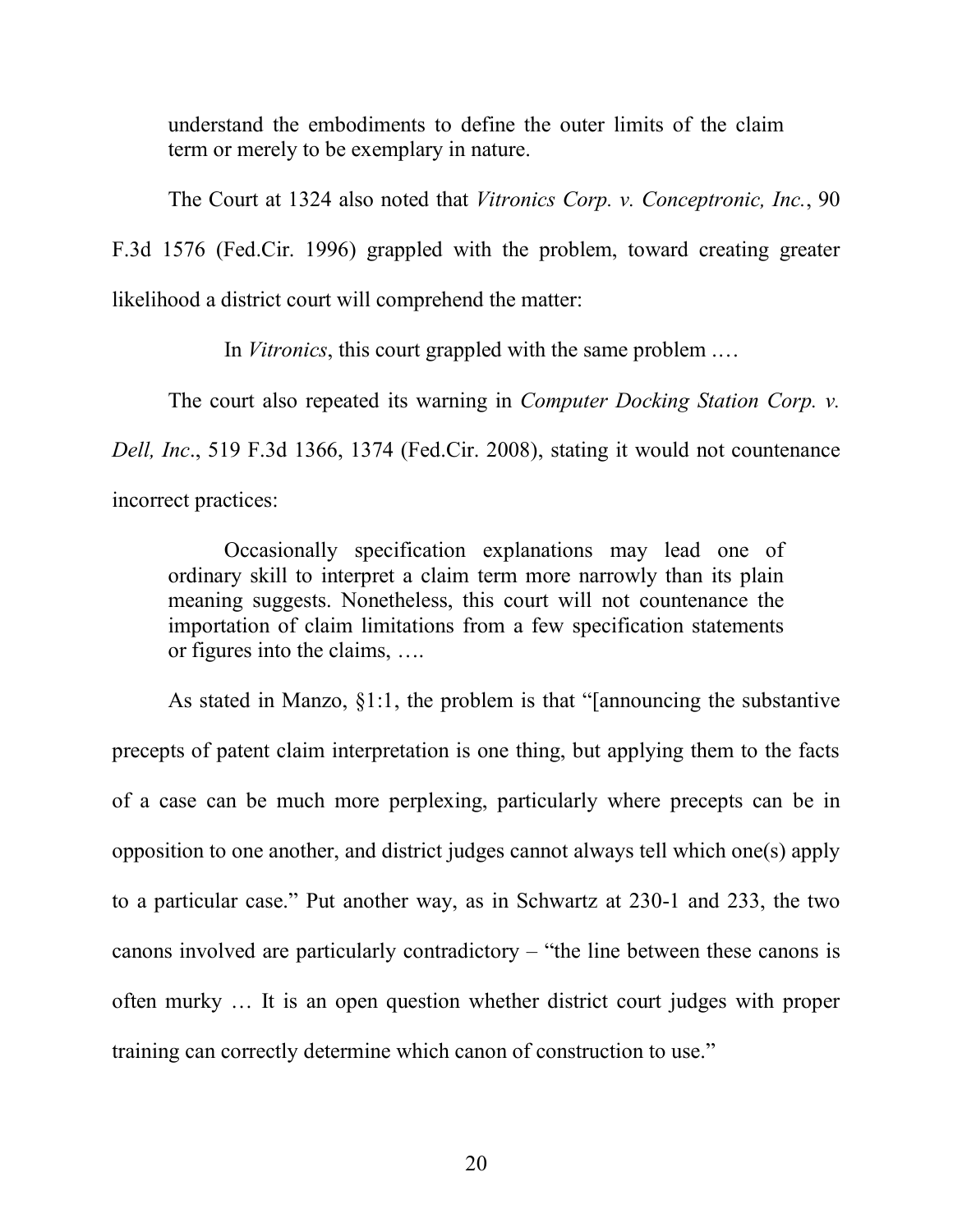### **b. District courts have a sustained tendency to read claims as indefinite when they cannot read structural limitations such as dimensions into claims.**

<span id="page-27-0"></span>Another visible shortcoming of district court decisions is a sustained tendency to read claims as indefinite. This occurs when structural limitations such as dimensions cannot be determined. An example is given by this Court's recent decision in *Biosig Instruments, Inc. v. Nautilus, Inc.*, No. 12-1289 (Fed. Cir. April 26, 2013). This Court reversed a decision to hold a patent invalid, in relevant portion. The source of the reversed holding was the seemingly simple expression "spaced relationship." The patent stated that in a heart rate monitor, two sets of electrodes were mounted "in spaced relationship with each other." Slip op. at 4-5. The court construed the term but expressed that "'a spaced relationship did not tell me or anyone what precisely the space should be …'" Slip op. at 12. This Court had no difficulty finding the term definite. The claims and specification both clearly defined the relationship by the function to be accomplished. *Id.* at 14. Many cases fit the same pattern, a pattern of shortcomings as to indefiniteness.<sup>11</sup>

l

<sup>&</sup>lt;sup>11</sup> The following are some of them. *HTC Corp. v. IPCOM GMBH & Co.*, 667 F.3d 1270(Fed.Cir. 2012)(reversal): *Star Scientific, Inc. v. R.J. Reynolds Tobacco Co.*, 655 F.3d 1364 (Fed. Cir. 2011)(reversal, where the term was "controlled environment," because a person of ordinary skill would understand how to achieve variables to create a controlled environment); *S3 Inc. v. Nvidia Corp.* 259 F.3d 1364 (Fed.Cir. 2001)(reversal, matter of video information data stream); *Solomon v. Kimberly-Clark Corp.,* 216 F.3d 1372 (Fed.Cir. 2000)(reversal, matter of adverse deposition testimony of inventor); *Atmel Corp. v. Information Storage*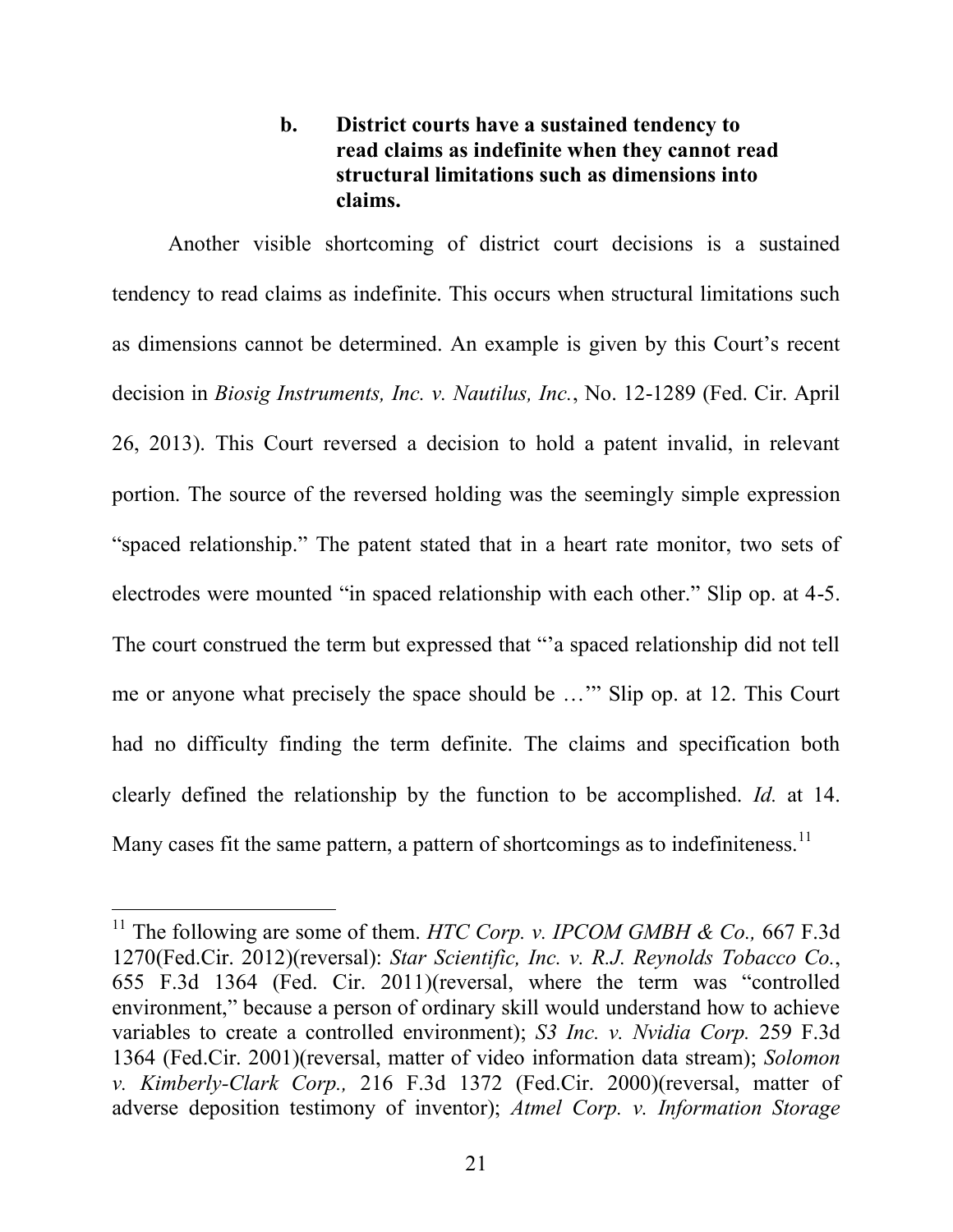<span id="page-28-0"></span>**c. District courts have a sustained tendency to find disavowals of claim scope as a result of unclear expressions that are or are not arguably disavowals, and to find the same as a result of expressions of preference, in the intrinsic evidence.**

A third visible shortcoming of district court decisions is a sustained tendency

to find disavowals of claim scope in the intrinsic evidence as a result of unclear

expressions and expressions of preference.<sup>12</sup>

 $\overline{a}$ 

In *Computer Docking Station,* where it stated it would not countenance

wrong practices, the Court considered it appropriate to state this synopsis:

Prosecution disclaimer does not apply to an ambiguous disavowal. … Prosecution disclaimer does not apply, for example, if the applicant

*Devices, Inc.,* 198 F.3d 1374 (Fed.Cir. 1999)(reversal, unrebutted expert testimony proved that a specification citation to a journal was sufficient in the citation alone to specify a means); *North Am. Vaccine, Inc. v. American Cyanimid Co.,* 7 F.3d 1571 (Fed. Cir. 1993)(reversal, matter of polysaccharides); *Orthokinetics, Inc. v. Safety Travel Chairs, Inc.,* 806 F.2d 1565 (Fed. Cir. 1986)(reversal, matter of a chair); *W.L. Gore & Assoc., Inc. v. Garlock, Inc.,* 721 F.2d 1540 (Fed.Cir. 1983)(reversal, matter of "stretch rate"); *Georgia-Pacific Corp. v. United States Plywood Corp.*, 258 F.2d 124 (2<sup>nd</sup> Cir. 1958)(reversal, matter of striated plywood); *Lever Bros. v. Procter & Gamble Mfg. Co.*, 139 F.2d 633 (4<sup>th</sup> Cir. 1943)(reversal, matter of soap) .

<sup>12</sup> The cases include the following. *Home Diagnostics, Inc. v. LifeScan, Inc.,* 381 Fed.Cir. 2004)(silence apparently considered disavowal); *LiebelFlarsheim Co. v. Medrad, Inc.,* 358 F.3d 898 (Fed.Cir. 2004); *Omega Eng'rg., Inc. v. Raytek Corp.,*  334 F.3d 1314 (Fed.Cir. 2003); *Storage Tech. Corp. v. Cisco Sys., Inc.,* 329 F.3d 823 (Fed.Cir. 2003); *Invitrogen Corp. v. Biocrest Mfg., L.P.* 327 F.3d 1364 (Fed.Cir. 2003); *Schwing GMBH v. Putzmeister Aktiengesellschaft,* 305 F.3d 1318 (Fed.Cir. 2002); *Rexnord Corp. v. Laitrim Corp.,* 274 F.3d 1336 (Fed.Cir. 2001); *Pall Corp. v. PTI Tech., Inc.,* 259 F.3d 1383 (Fed.Cir. 2001) vacated on other grounds, 535 U.S. 1109, 122 S.Ct. 2324, 153 L.Ed.2d 152 (2002).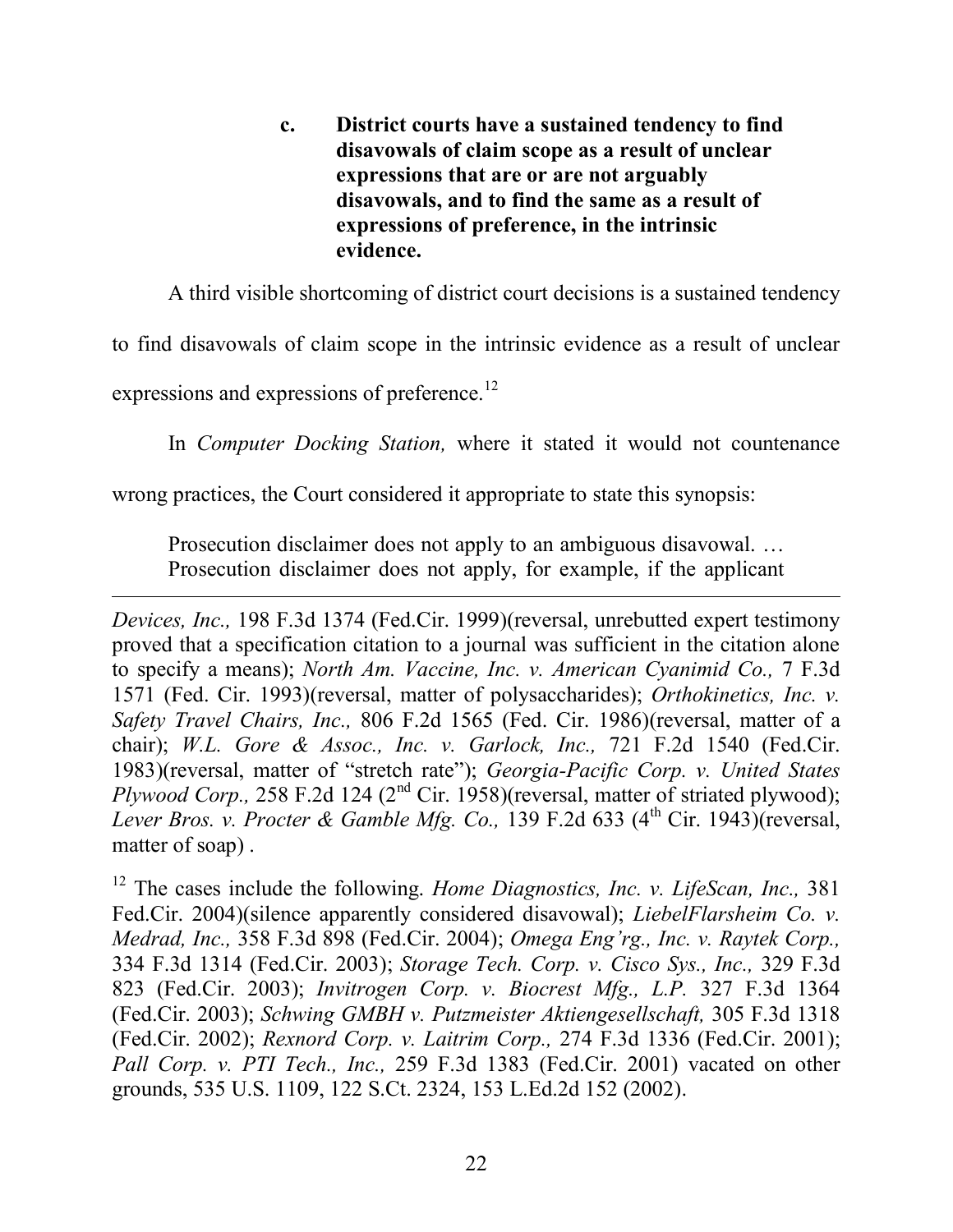simply describes features of the prior art and does not distinguish the claimed invention based on those features. … And if the specification expressly defines a claim term and "remarks made to distinguish claims from the prior art are broader than necessary to distinguish the prior art, the full breadth of the remark is not `a clear and unambiguous disavowal of claim scope as required to depart from the meaning of the term provided in the written description.'"

519 F.3d at 1375 (citations omitted).

<span id="page-29-0"></span>Plainly, the Court was noting a tendency to find disclaimers.

#### **d. District courts have a sustained tendency to let extrinsic evidence convince them to contradict intrinsic evidence.**

A fourth visible shortcoming of district court decisions is a sustained tendency to let extrinsic evidence, especially expert testimony, contradict intrinsic evidence. As the Supreme Court has stated, "[e]xpert evidence can be both powerful and quite misleading because of the difficulty of evaluating it." *Daubert v. Merrell Dow Pharms., Inc.,* 509 U.S. 579, 595 (1993). Undue reliance on it can risk that it will change the meaning of claims in derogation of the public record. *Phillips*, 415 at 1319. That is, experts are certainly capable of "semantic antics." *Senmed, Inc. v. Richard-Allan Medical Industries,* 888 F.2d 815, 819 (Fed. Cir. 1989)(inventor as expert). It was experts who led the district court astray, giving rise to the decision in *Vitronics.* Experts contradicted the intrinsic evidence. *Id.*, 90 F.3d at 1582-5. It was experts who led the jury astray giving rise to *Markman.*  They also contradicted the intrinsic evidence. *Markman v. Westview Instruments,*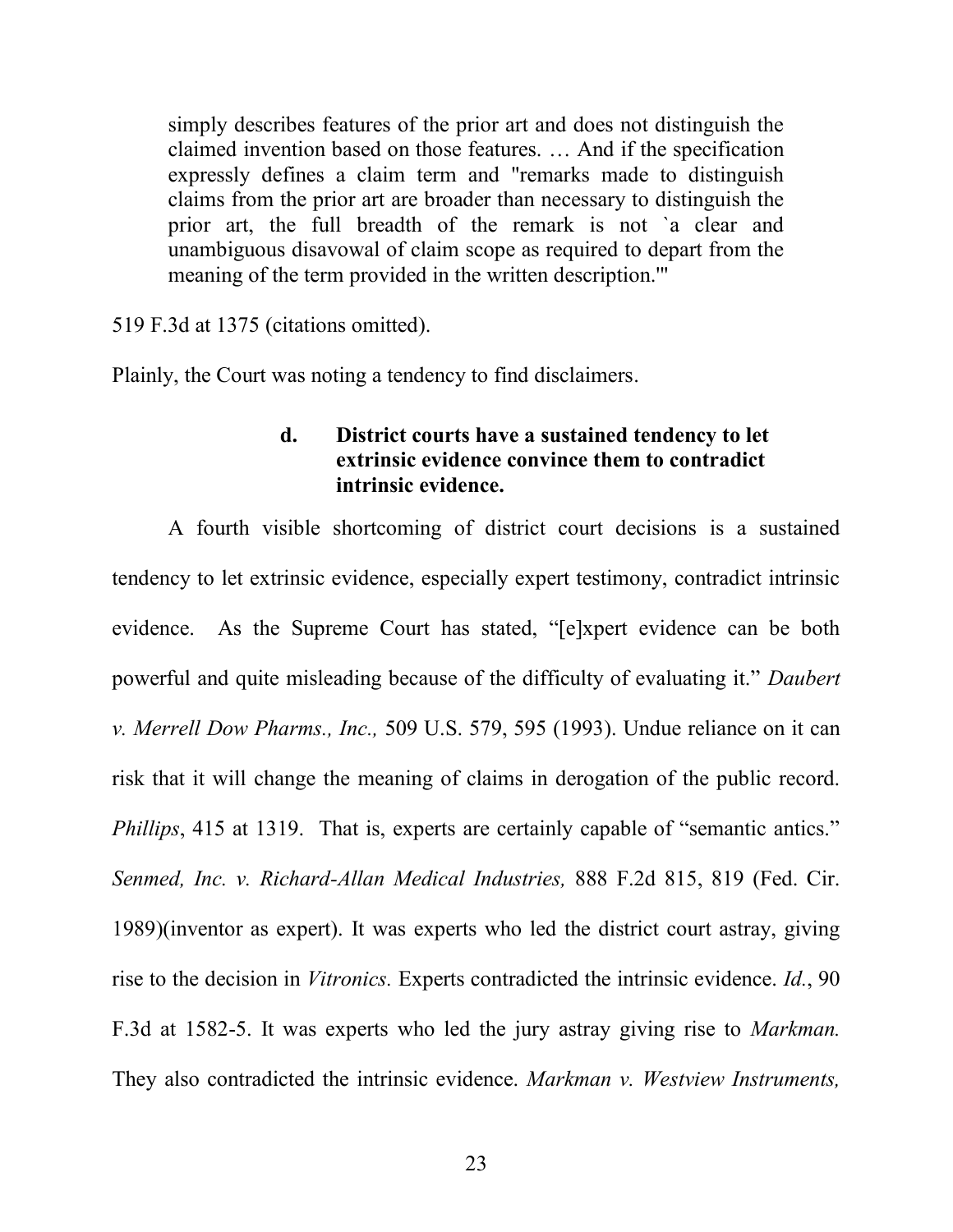*Inc.,* 52 F.3d 967, 981 (Fed.Cir. 1995). As in the power and potential for misleading that is expert testimony, the factfinders of district courts have been prominently misled.

Consistent with the much greater expertise in this Court in assessing the *import* of the facts of claim interpretation, and the struggles of the district courts in these matters, see *especially* Schwartz for empirical analysis, this Court should review the import of the facts underlying claim interpretation *de novo*, at least in the stated areas and preferably in all areas. A hypothetical could be helpful. If this Court had not had full *de novo* review of the line between using the specification for interpretation and importing limitations, then there is little doubt the case law of the Court would not be rich with precedents for the district courts to draw from in accomplishing the known difficult task of drawing the line in specific cases. The same is true as to disclaimers, in that if this Court had not had full *de novo* review and developed the law as to disclaimers, the district courts would not have a synopsis as in *Computer Docking Station,* and would be more prone to mistakes at this time. The perception of need for case-by-case development of norms, the "single most important trigger," as in Monoghan, is alive and present. Until this Court is completely satisfied that it has generated a body of case law on claim interpretation sufficient to guide the district courts in the many different situations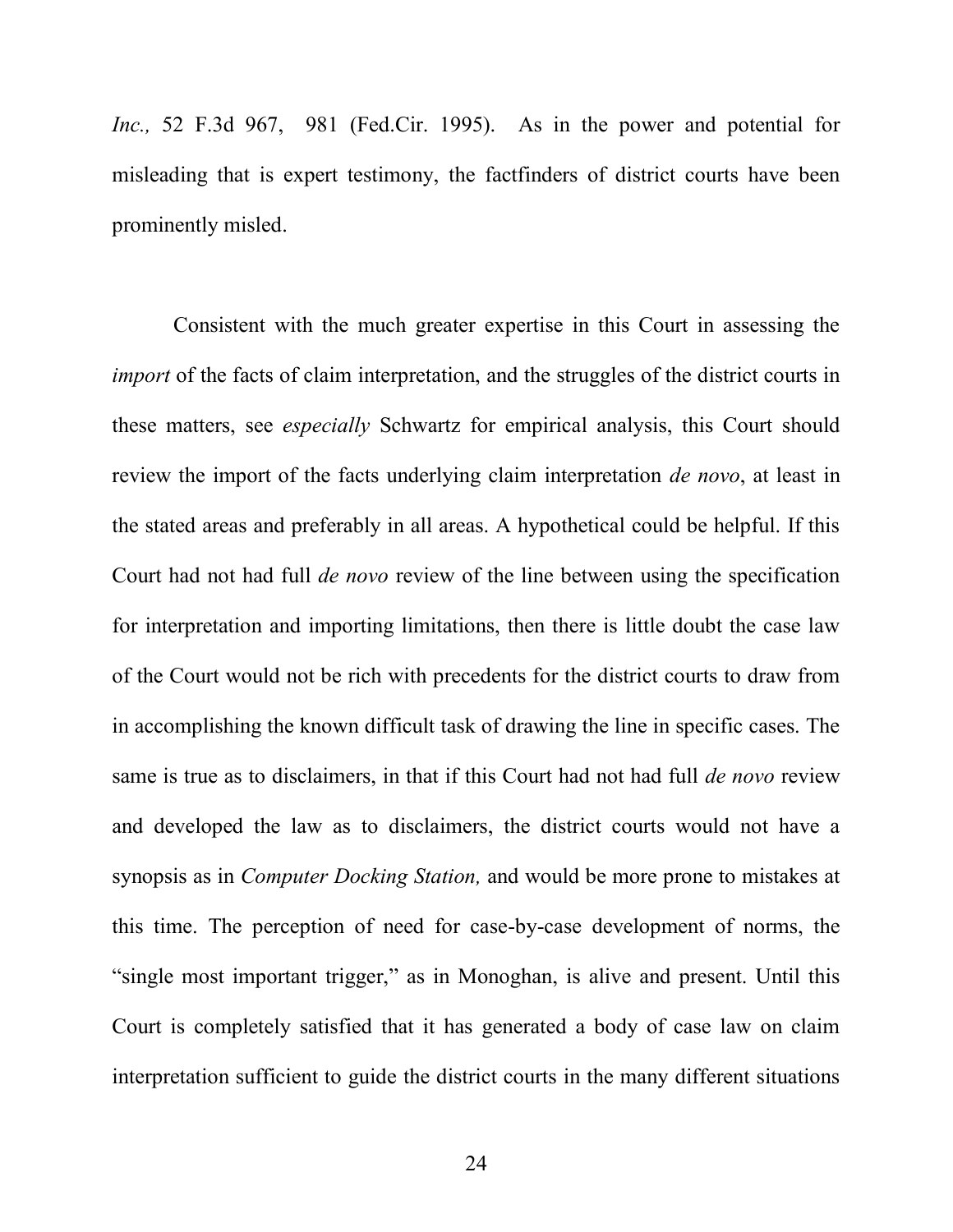that patent cases present them (observable by an acceptable low claim interpretation reversal rate), the Court should continue *de novo* review, as counseled by Monoghan.<sup>13</sup>

#### **3. The Court Should Review Underlying Facts Arising from Extrinsic Evidence for Clear Error**

<span id="page-31-0"></span>Extrinsic evidence in patent cases takes the form, at least principally, of expert testimony, dictionaries and technical publications.

Perhaps the most controversial extrinsic evidence is expert testimony. The testimony of an expert on claim interpretation generated at the time of litigation and for its purposes has been characterized as subject to bias that is not present in intrinsic evidence, which is exacerbated if the expert's opinion is offered in a form that is not subject to cross-examination. *Phillips v. AWH Corp.,* 415 F.3d 1303, 1318 (Fed. Cir. 2005). As a result, "a court should discount any expert testimony 'that is clearly at odds with the claim construction mandated by the claims themselves, the written description, and the prosecution history, in other words, with the written record of the patent." *Id.* (citations omitted).

Moreover, as in *Markman II* at 390, " a [patent] term can be defined only a way that comports with [its] instrument as a whole." That being the case, an expert's testimony is to be judged and rejected unless it "fully comports with the

 $\overline{a}$ 

<sup>&</sup>lt;sup>13</sup> The goal surely is not mere reduction of reversal rate. Deference would make the reversal rate fall, Schwartz at 264, but that would not fix the jurisprudence, *id.*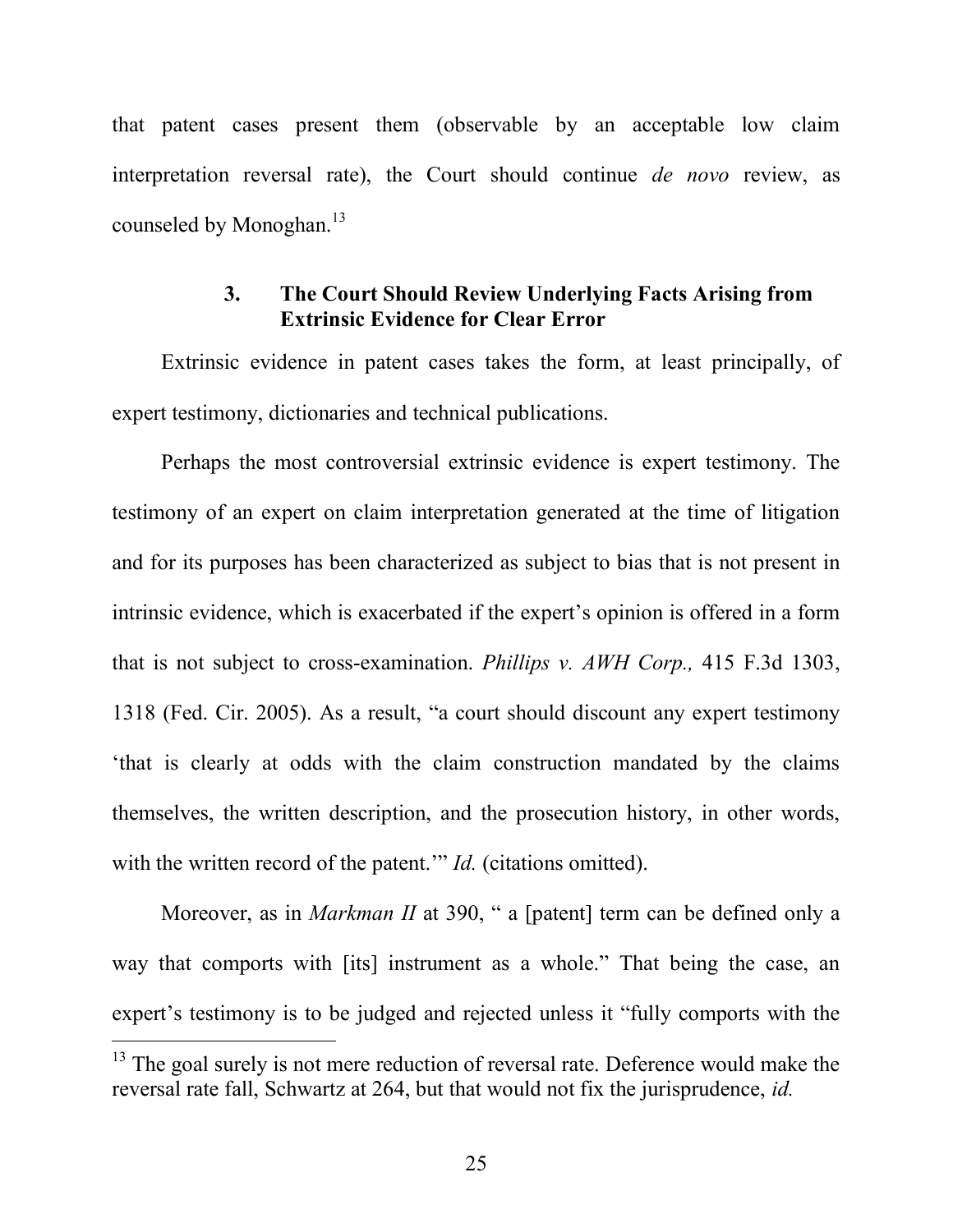specification and claims and so will preserve the patent's internal coherence." *Id.* This is consistent with all review of credibility determinations in the district courts. As this Court stated in *Hybritech Inc. v. Monocolnal Antibodies, Inc.*, 802 F.2d 1367 (Fed.Cir. 1986), quoting the Supreme Court in *dictum*, "a trial judge may not 'insulate his findings from review by denominating them credibility determinations'; if documents or objective evidence contradict the witness's story, clear error may be found even in a finding purportedly based on a credibility determination. *Anderson* [*v. City of Bessemer City, N*.C., 470 U.S. 564] at 1512-13  $[(1985)]$ ."

With *de novo* review over the import of underlying facts, including intrinsic evidence, as suggested above, and with the foregoing rules of law from *Phillips* and *Markman II* to guide district courts*,* this Court has an appropriate ambit of review over expert testimony, and appropriate rules in place, such as to give deference to district court considerations of the credit or lack of credit to be given expert testimony for reasons such as credibility. If district courts judge expert testimony to be lacking in credibility, there is no reason to doubt them. If they judge expert testimony to be credible, the Court may also not doubt them, but may review the import of the testimony *de novo* – for what it means, what effect it has on claim interpretation, does it fully comport with the specification and claims? If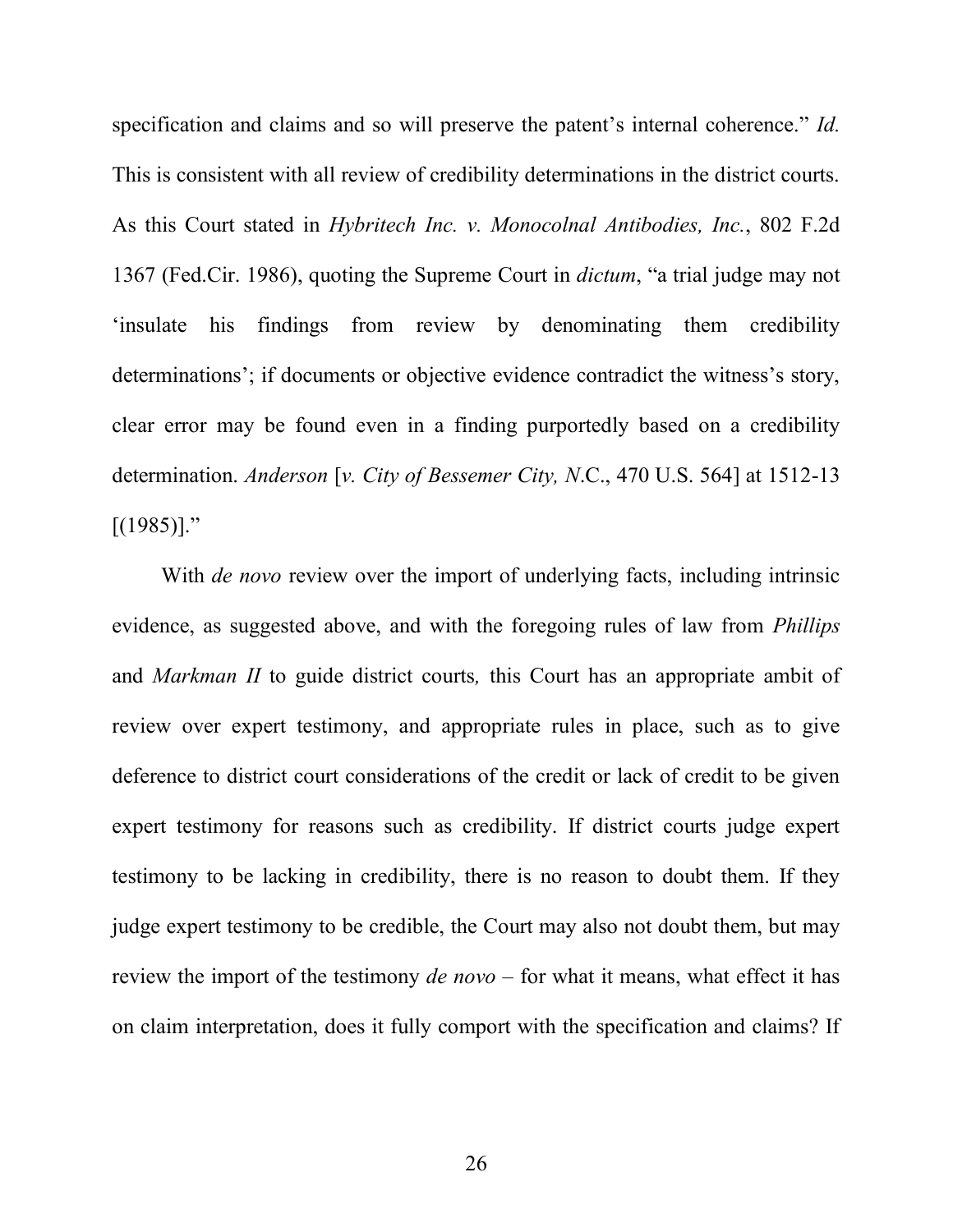it contradicts the specification and claims, it cannot be insulated from review on the basis of credibility. Again there is no reason for *de novo* review.

Dictionaries and treatises, like intrinsic evidence, should take little attention. An error as to them is most likely to be clear error.

#### <span id="page-33-0"></span>**III. CONCLUSION**

"[W]hat matters is for [courts] to attach the appropriate weight to be assigned [the various claim interpretation] sources in light of the statutes and policies that inform patent law." *Phillips,* 415 F.3d at 1324. It is in this matter, given the presence of Monoghan's single most important trigger, that factfinding should not receive deference.

For the foregoing reasons, IPLAC urges this Court to overrule *Cybor* to a limited extent, to hold that factual findings made by a district court in the course of interpreting patent claims should be reviewed under the clearly erroneous standard of review, but that the *import* of the facts and the ultimate interpretation should be reviewed *de novo*.

THE INTELLECTUAL PROPERTY LAW Charles W. Shifley ASSOCIATION OF CHICAGO *Counsel of Record* P.O. Box 472 Chicago, Illinois 60609

Respectfully submitted, /s/ Charles W. Shifley

BANNER & WITCOFF, LTD. 10 South Wacker Drive, Suite 3000 Chicago, Illinois 60606 (312) 463-5000 cshifley@bannerwitcoff.com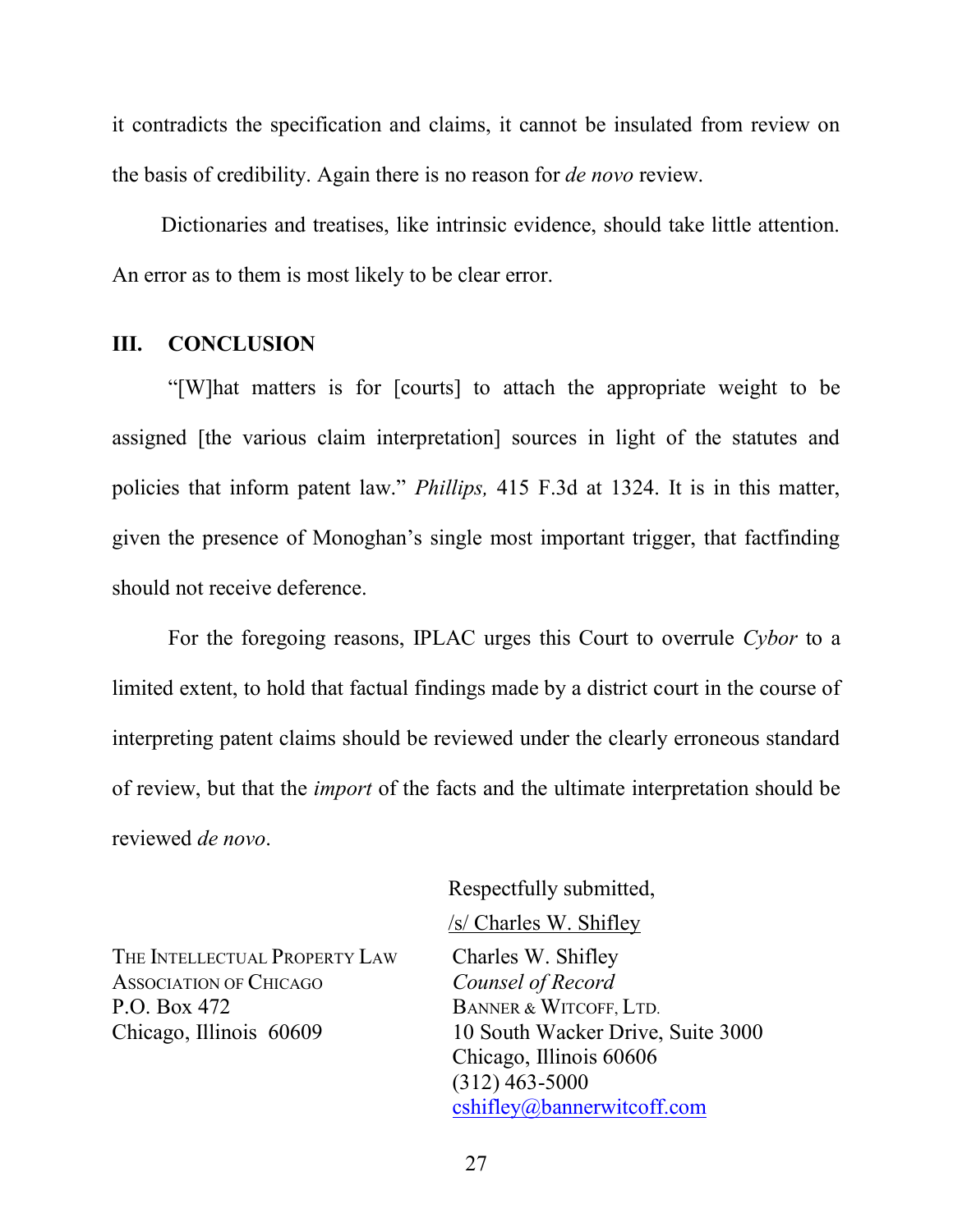#### **CERTIFICATE OF COMPLIANCE**

This brief complies with the type-volume limitation of Federal Rule of Appellate Procedure  $32(a)(7)(B)$ . The brief contains 6,756 words, excluding parts exempted by Federal Rule of Appellate Procedure  $32(a)(7)(B)(iii)$ . This brief complies with the typeface requirements of Federal Rule of Appellate Procedure 32(a)(5) and the type style requirements of Federal Rule of Appellate Procedure  $32(a)(6)$ . The brief has been prepared in proportionally spaced typeface using Microsoft Word 2010 with 14 point Times New Roman type style.

Dated: May 28, 2013 /s/Charles W. Shifley Charles W. Shifley